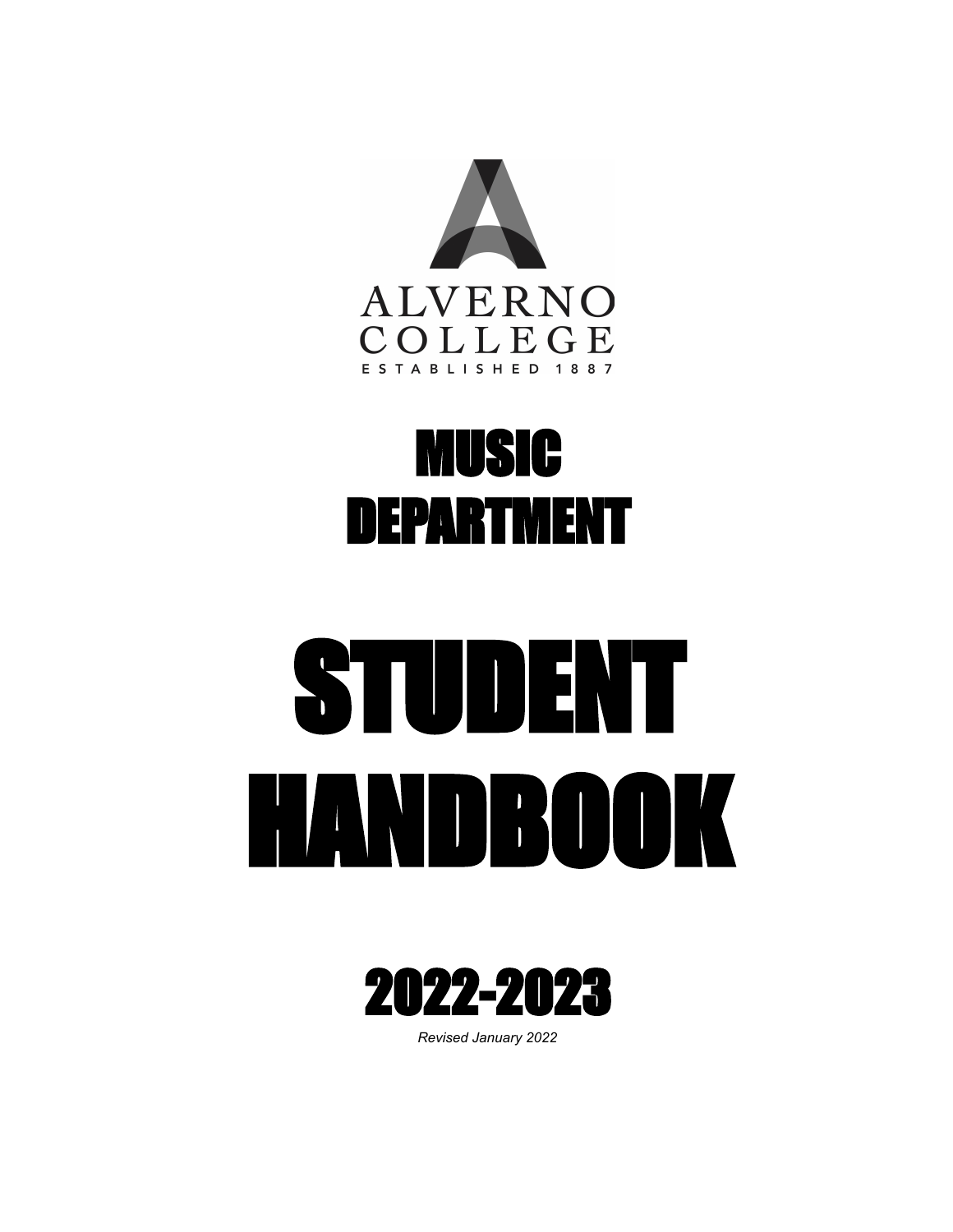# **Table of Contents**

| <b>Music Faculty Directory</b>                           | $\overline{2}$ |
|----------------------------------------------------------|----------------|
| <b>Music Department Mission Statement</b>                | 3              |
| Music Performance and Related Information                | $3-4$          |
| <b>Culminating Recital</b>                               | $4 - 5$        |
| <b>Keyboard Proficiency Requirements</b>                 | 5              |
| Integrated Functional Music Assessment for MUY Majors    | 6              |
| <b>Concert Attendance Requirements</b>                   | $6 - 8$        |
| Ensemble Participation & Alverno Student Music Ensembles | $8-9$          |
| <b>Music Department Facilities</b>                       | $9-10$         |
| Scholarships Available                                   | 11             |
| <b>Health and Safety</b>                                 | 11             |
| Miscellaneous                                            | $12 - 13$      |
| Area Music Stores                                        | 14             |
| Appendix 1: Recital Procedures Vocal & Instrumental      | $15 - 17$      |
| Appendix 2: Recital Procedures Piano                     | 18-19          |
| Appendix 3: Guidelines for Drafting Recital Programs     | $20 - 21$      |
| Appendix 4: Universal Performance Criteria               | $22 - 23$      |
| Appendix 5: Music Support Areas                          | 24             |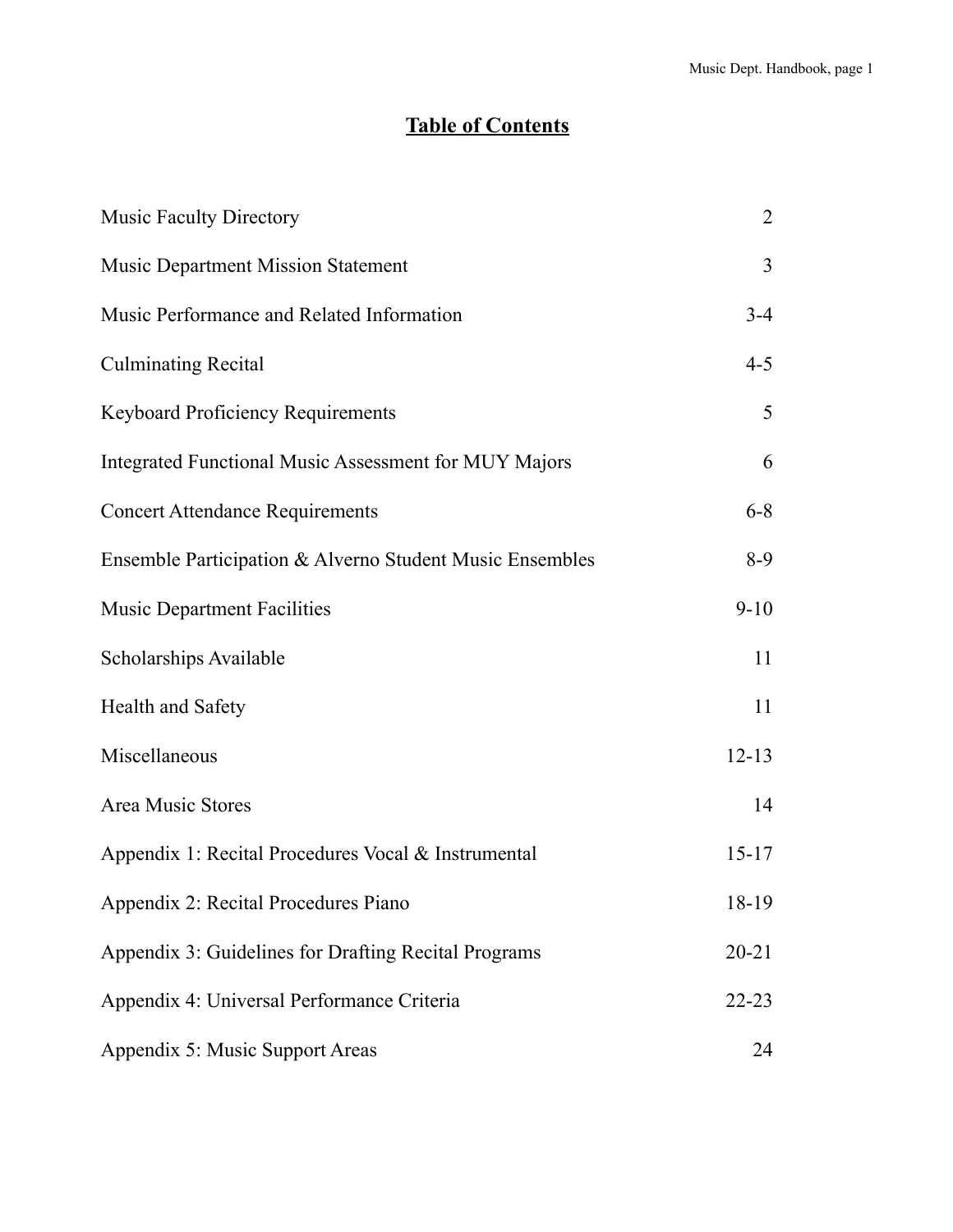# **Music Faculty Directory – 2022 Fall**

| <b>MUSIC</b>                           | <b>POSITION</b>                        | <b>OFFICE*</b> | <b>PHONE</b> | <b>TEACHING AREA</b>                              |
|----------------------------------------|----------------------------------------|----------------|--------------|---------------------------------------------------|
| Adames, Carlos                         | Instructor                             | AL 202         | 6994         | Percussion                                        |
| Buschkopf, Megan                       | Instructor                             | AL 202         | 6132         | Theory Lab, Inst. Lab                             |
| Butler-Padilla, Margaret               | Instructor                             | AL 203         | 6581         | Oboe                                              |
| Collier, Rob                           | Assist. Prof.<br><b>Music Director</b> | AL 206         | 6155         | Music Theory and<br>Composition                   |
| Davis, Mark                            | Instructor                             | AL 203         | 6751         | Improv. Keyboard                                  |
| Dexter-Schabow, Nancy                  | Assistant<br>Professor                 | AL 214         | 6756         | Music Therapy, Clinic,<br>Advising                |
| Donica, Drew                           | Instructor                             | AL 203         | 6890         | Piano                                             |
| Engen, Becky                           | Graduate<br>Director                   | AL 212         | 6157         | Music Therapy                                     |
| Hein, David                            | Instructor                             | AL 202         | 6968         | Choir, Music History                              |
| Henry, Leslie                          | <b>Assist, Prof</b><br>Dept. Chair     | <b>AL 208</b>  | 6135         | <b>Music Therapy Director,</b><br><b>Advising</b> |
| Keene, Gerry                           | Instructor                             | AL 202         | 6808         | Trumpet                                           |
| Kojis, Makenzie                        | Instructor                             | AL 214         | 6841         | Music Therapy                                     |
| McLaughlin, Laura                      | Instructor                             | AL 203         | 6751         | Clarinet, Theory Lab                              |
| Nielsen-Korducki, Linda                | Instructor                             | AL 203         | 6854         | Flute                                             |
| Richardson, Sarah                      | Instructor                             | AL 117         | 6131         | Voice, Perf. Coord.                               |
| Schroeder, Matt                        | Instructor                             | AL 203         | 6879         | Guitar                                            |
| Stovall, Lee                           | Instructor                             | AL 202         | 6893         | A Cappella Vocal Group                            |
| Stryck, Mary                           | Adj. Prof                              | AL 214         | 6894         | Music Therapy                                     |
| Thomas, Bernie                         | Instructor                             | Virtual        |              | Music Technology                                  |
|                                        |                                        |                |              |                                                   |
| <b>MUSIC STAFF:</b><br>Kolberg, Jessie | Staff                                  | AL 202         | 3617         | Collaborative Piano                               |

*\*Music faculty offices are located in Alphonsa Hall*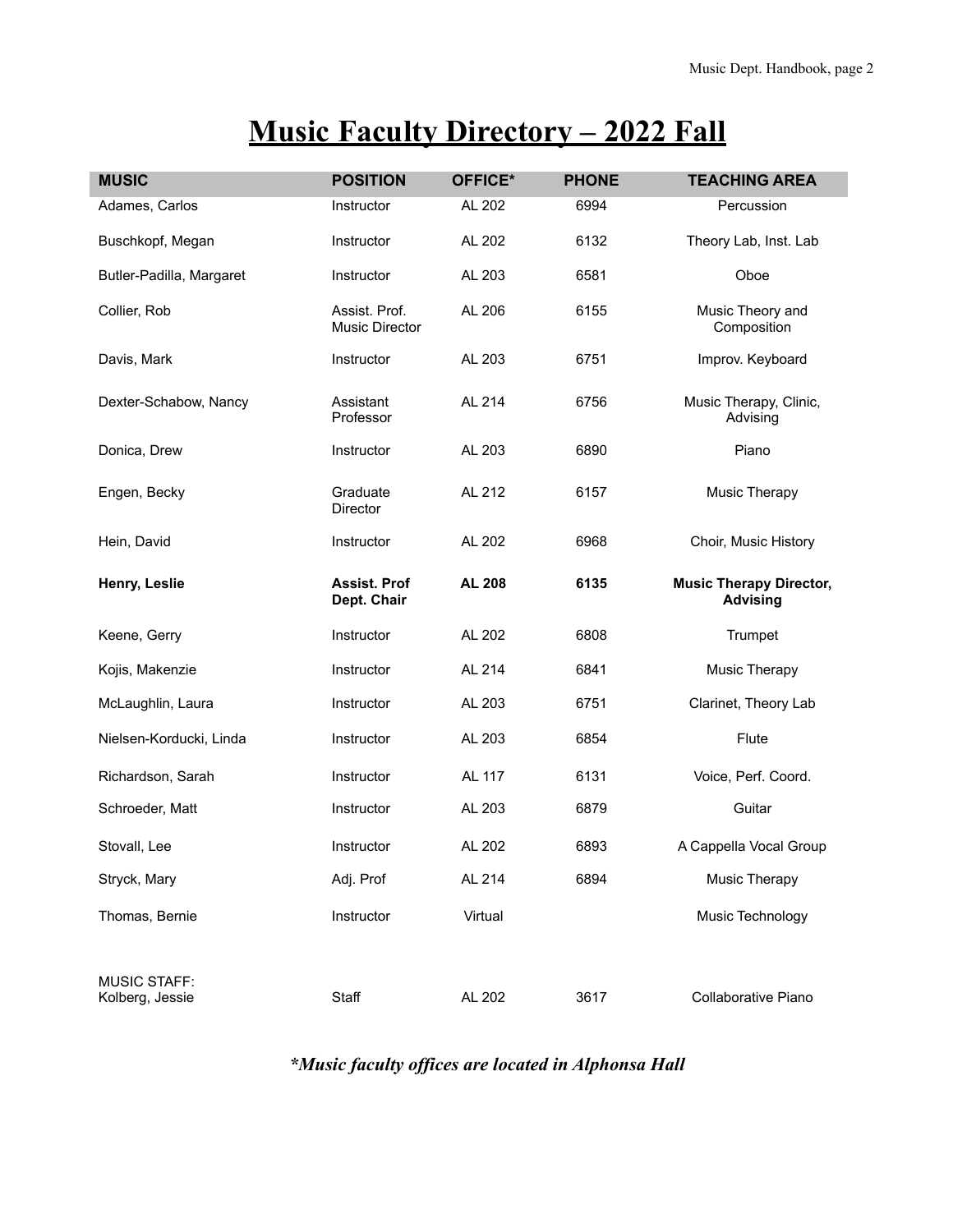#### **Music Department Mission Statement**

The Music Department at Alverno College prepares students with the knowledge and performance abilities they need to be successful in the profession of their choice, while they also receive strong grounding in Liberal Arts perspectives through their studies in other areas of the college.

The Bachelor of Music in Music Therapy educates graduates who work with ease in this profession upon graduation. The combination of low student to faculty ratios, a curriculum that is attuned to the diversity of music styles relevant in today's world, and internships that skillfully guide students into a career, brings distinction to Alverno's Music Department in offering *music that works*.

#### **Musical Performance and Related Information**

#### **Declaration of Primary Instrument**

Declaration of a student's primary instrument, along with the student's area of concentration (Music Therapy), is designated at the time of audition. Subsequent requests to change primary instruments will necessitate another placement audition.

#### **Private Lessons**

Rosters for private lessons in the coming semester need to be planned as early as possible so that teachers can be contracted to teach music students. Students returning to Alverno for the following semester should *register for private lessons before the end of the current semester*. All private lessons enrollment is **closed** two weeks prior to each semester. Failure to do so may result in a student not receiving private lessons that semester which could delay your graduation date.

Students taking private lessons will be held accountable for the Universal Performance Criteria and Outcomes within Alverno's Music Department. See Appendix 4 for the Universal Criteria and outcomes.

All private lessons require an additional course fee.

#### **Semester Performance Assessments (Juries)**

Semester performance assessments, attended by at least two faculty members, are held at the end of each semester for all students who are taking music lessons for credit. At the discretion of the instructor, the end-of-semester performance assessment is waived in semesters during which a student gives a recital.

Voice students shall prepare two memorized songs of contrasting styles for each semester performance assessment. Prepared literature should be approximately 6-8 minutes in duration.

Instrumental students shall prepare two pieces of contrasting styles for each semester performance assessment. Prepared literature should be approximately 6-8 minutes in duration. Memorization is strongly encouraged for instrumental students.

Semester performance assessments (juries) are one of the primary means by which satisfactory progress on the student's primary instrument is assessed. Other means include the student's weekly private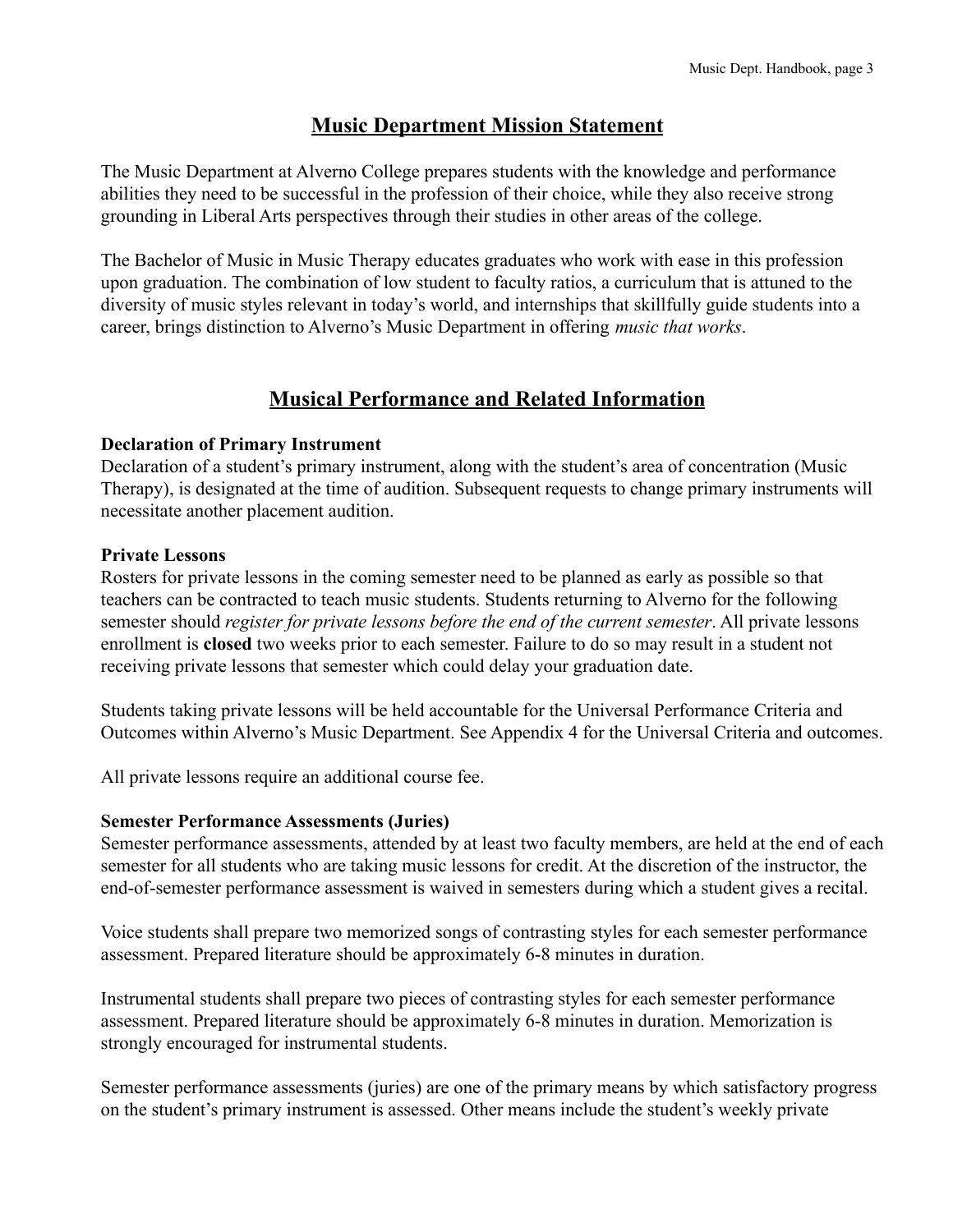lessons, weekly Performance Labs, and recitals. Consistent and satisfactory progress on the primary instrument is expected. Lack of satisfactory progress may result in the need for additional semesters of instruction. In extreme cases, faculty can recommend a student to transfer out of the program if the student is unable to complete the requirements of the music therapy degree program.

#### **Culminating Recital**

A culminating recital is given by all Music Therapy majors and Equivalency students whose previous degree is in a field other than Music (BM). The applied instructor and student will determine whether to give a full or shared recital, and if the recital will occur in the junior or senior year. With the approval of the lessons instructor, some ensemble material may be included in recital programs. Repertoire should represent Early/Baroque, Classical and/or Romantic, and 20th Century/modern eras. Contemporary music choices may also include popular music, Broadway, jazz, and original pieces, chosen in consultation with the lessons instructor. Repertoire should reflect the timeline of the student's instrument.

Memorization of recital repertoire policies are as follows: Vocal students must memorize all or a majority of their recital repertoire. Exceptions for using music are made at the discretion of the instructor; these include works performed with music at a professional level, such as oratorio, concert or chamber ensemble works.

Students should confer in a timely manner with their applied lessons instructor regarding the scheduling of recitals and with the department Performance Coordinator. Students should consult with their lessons instructor for specific reservation procedures and details of recital preparation. *Every effort should be made to schedule your recital when your applied lessons instructor can be present for assessment. The student will be provided with a list of available dates.* See Appendix 1 for further information on recital procedures.

One **MUSIC DEPARTMENT GENERAL RECITAL** takes place each semester. Music majors currently taking applied lessons and who have not yet completed all music performance requirements are **expected to participate in each semester's General Recital**. Non-majors may participate as space on the program permits. Typically each student in a general recital performs one or two selections. Private instructors will coordinate student scheduling on the fall and spring recitals, in conjunction with the Performance Coordinator.

#### **Recital Program**

Students prepare their own printed recital programs following the "Guidelines for Drafting Recital Programs" - see Appendix 3. The cost of duplicating the programs for the Culminating Recital is borne by the college. The cost of duplicating programs for any other recitals is borne by the student.

#### **Accompanists**

Students arrange for their own accompanist for recitals. Accompanists must be approved by the student's applied instructor and the piano faculty. Student accompanists may receive ensemble credit for their work (student accompanists must complete a General Permit form, available in the Registrar's Office, in order to receive this credit). Fees for accompanying are set by the accompanist, except that fees shall not be charged by a student accompanist who is receiving credit for accompanying.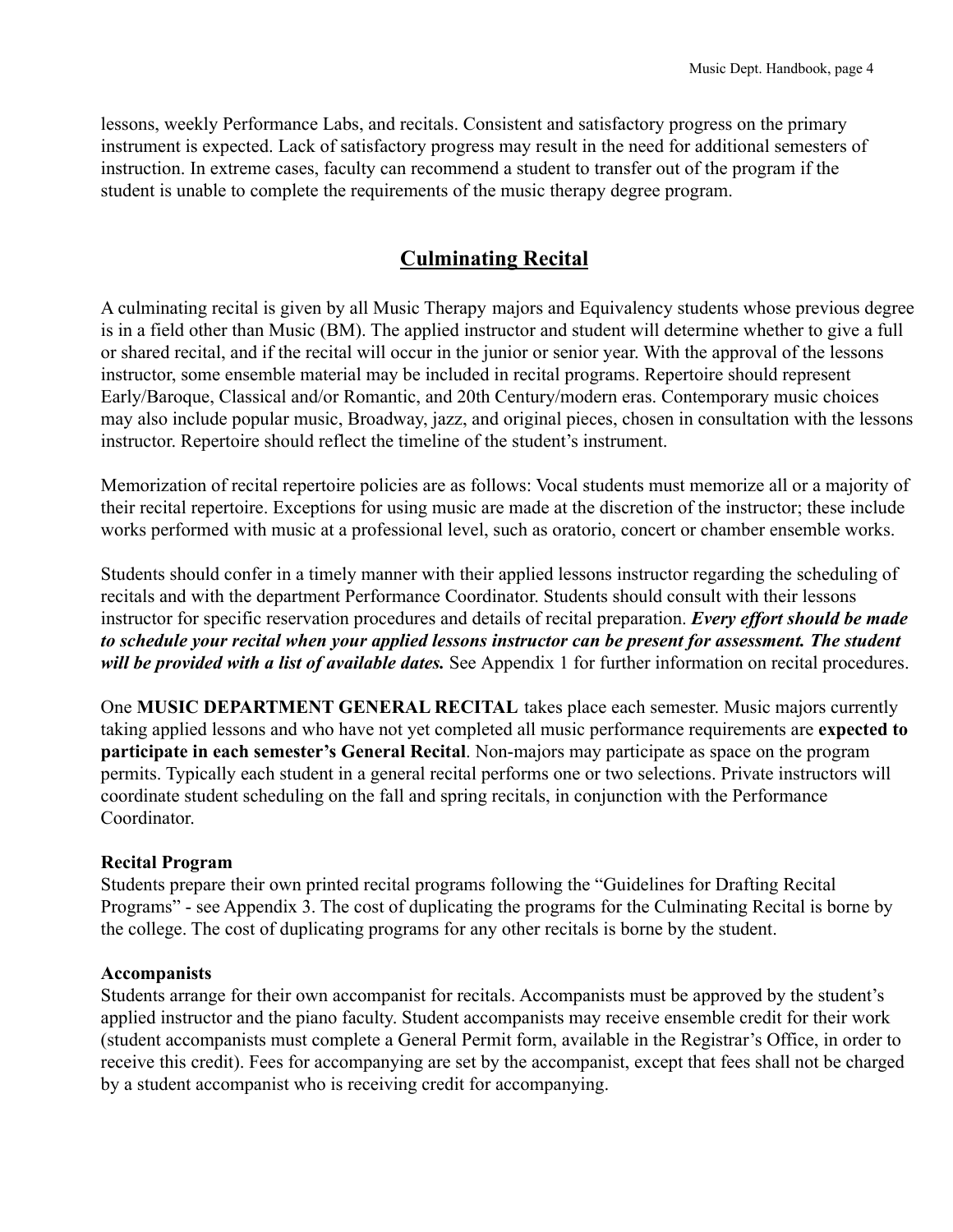#### **Performance Labs**

All music majors taking private lessons for credit must also register for the Performance Lab appropriate for the student's particular instrument. In this lab students perform their repertoire for an audience of peers and applied instructor(s) and receive feedback from them. In addition, topics of interest pertinent to each specialization may also be discussed. Waiver of the Performance Lab requirement is made only at the discretion of the applied instructor.

#### **Keyboard Proficiency Assessment Requirements -**

All students pursuing a bachelor's degree or equivalency in music must pass a piano proficiency exam. All students are required to complete Group Piano 1-3 or obtain a waiver after completing an assessment. Requirements:

| 1. Pentascales:                     | RH plays pentascale, LH plays I- $V^{\omega_{5}}$ , Major and minor<br>Chromatically, ascending and descending                                                                                                                                                                                                                           |
|-------------------------------------|------------------------------------------------------------------------------------------------------------------------------------------------------------------------------------------------------------------------------------------------------------------------------------------------------------------------------------------|
| 2. One Octave<br>Vocalise Arpeggio: | RH plays arpeggio, LH plays tonic chord in root position<br>Major and minor, chromatically, ascending and descending                                                                                                                                                                                                                     |
|                                     | 3. Scales and arpeggios: Major, 2 oct, HS all major scales and arpeggios<br>Minor, 2 oct, HS white keys, $f#$ , $c#$ scales and arpeggios                                                                                                                                                                                                |
| 4. Chord Progressions:              | Major: I-IV <sup>6/</sup> 4-V <sup>6/</sup> 5-I All keys, played HT, chromatically,<br>Minor: i-iv <sup>6/</sup> 4-V <sup>6/</sup> 5-i All keys, played HT, chromatically,                                                                                                                                                               |
| 5. Sight Reading:                   | Short excerpts with major/minor primary chords in LH and<br>vocal/instrumental accompaniments, major and minor                                                                                                                                                                                                                           |
| 6 Transposition:                    | Melodies with major or minor primary chords in LH played as<br>written are then transposed up or down $\frac{1}{2}$ or whole step with LH playing<br>blocked chords<br>Instrumental transposition to concert pitch (B-flat and E-flat)<br>Single line                                                                                    |
| 7. Harmonization:                   | At sight, Chord symbols given; LH playing accompaniment pattern of choosing<br>At sight, you choose chords; LH playing blocked chords<br>$I-IV^{6/4}-V^{6/5}-I$<br>Major:<br>Minor: $i - i v^{6/4} - V^{6/5} - i$<br>Prepared Harmonization (prepared in advance of assessment)<br>Using primary chords, vi, ii, and secondary dominants |
| 8. Improvisation:                   | Improvise a melody over provided chord progressions with<br>LH Accompaniment pattern (up to 4#s and 4bs):<br>I-IV <sup>6/</sup> 4-V <sup>6/</sup> 5-I; i-iv <sup>6/</sup> 4-V <sup>6/</sup> 5-i                                                                                                                                          |

9. Prepared Solo and Accompaniment Repertoire (playing while singing)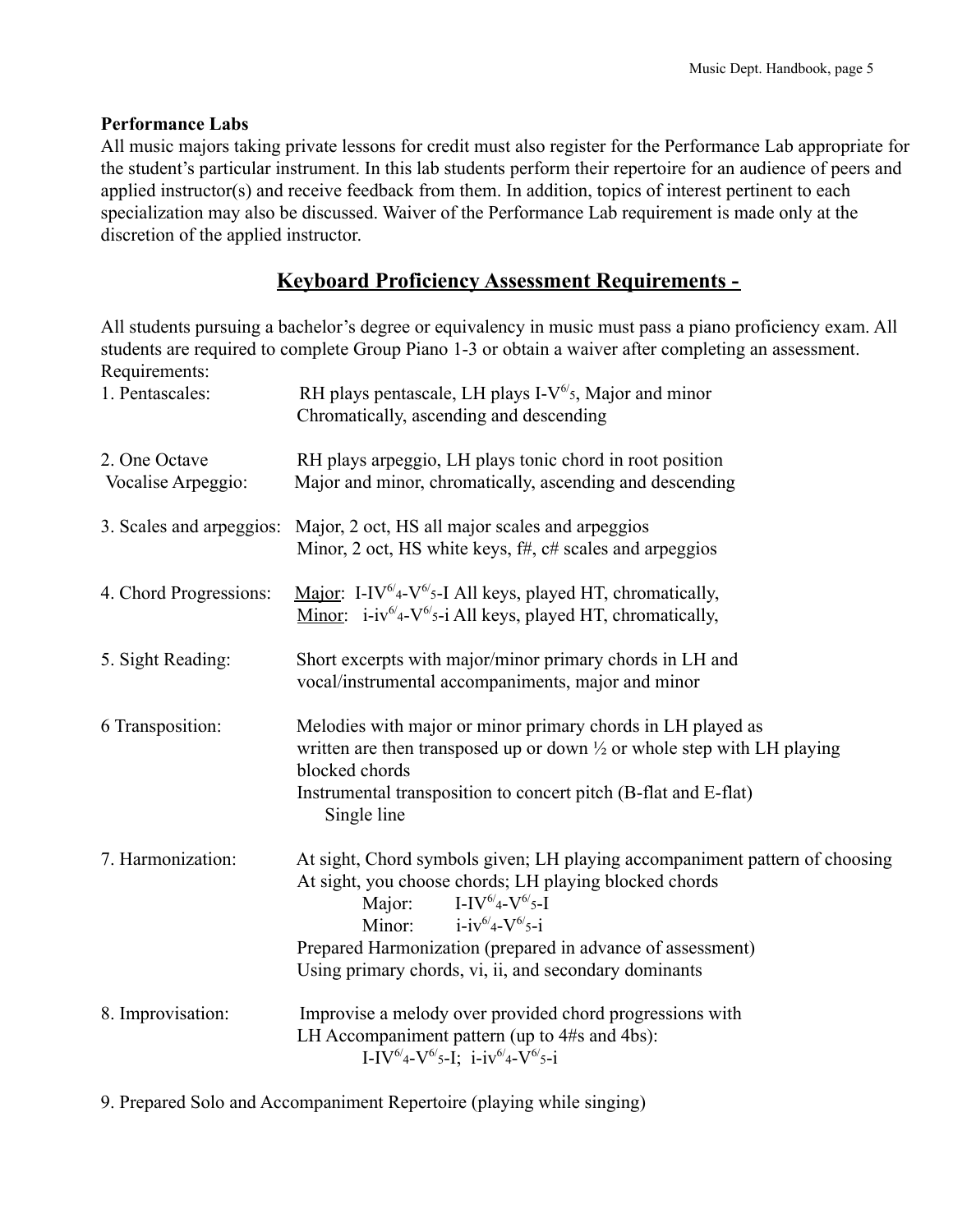#### **Integrated Functional Music Assessment for MUY Majors**

Music Therapy majors will complete an assessment for functional music skills on piano, guitar and voice based on professional competencies. There will be an initial assessment of these skills connected with MUY 273 at the end of a student's fourth semester of studies and a second assessment connected with MUY 480C - Introduction to Advanced Studies.

**The assessment does not affect a student's ability to successfully complete either course, rather, it allows for realistic assessment of each student's functional music skills required for internship.**

**If the student does not successfully complete this proficiency assessment in guitar, piano, voice, or percussion, they may be recommended for supplemental coursework in area lacking proficiency to qualify for internship.**

#### **Concert Attendance**

Because of the importance of listening to live music in the development of musicianship, the Music Department has a minimum concert attendance requirement in order to establish habits of concert-going in its students.

- A. Requirements 48 concerts total
	- 1. For full-time music majors, attendance at a minimum of **6 professional concerts/recitals** and **10 student concerts/recitals** (college level) of live music is **required for each year of study** through the junior year.
	- 2. For part-time music majors, an equivalent number of concerts (**6 professional**, **10 student** per year) is required for each 36 credit hours accumulated, up to a total of 108 credit hours.
	- 3. For transfer students, a proportional number of concerts (**6 professional, 10 student** per year), relative to the student's status upon transfer to Alverno, through the junior year is required.
	- 4. By the end of your third year, you will plan to have accumulated **the required 48 concerts/recitals**.
	- 5. As part of the Alverno College music community we demonstrate support for our peers and instructors through attendance at campus concerts and recitals. As such, music majors are required to attend ALL STUDENT AND FACULTY RECITALS AND CONCERTS held at Alverno during the school year. These are applied to your required concert attendance.
	- 6. To assist you and your advisor in keeping a record of your concert/recital attendance, a sign-in sheet will be available for you to use prior to each event. The Performance Coordinator will pass this sheet to the division secretary who will enter this data in your record. Your advisor will receive a record of your attendance each semester to assist you in reaching the required 48 concert/recital attendance.

**CONSEQUENCE FOR NOT MEETING ABOVE CONCERT EXPECTATIONS:** Failure to meet these requirements will incur the following consequence: for each department event you miss, you will need to attend two equivalent performance experiences. For example, if you miss the Spring Concert, you will need to attend 2 choral concerts elsewhere. If you miss one student recital, you will need to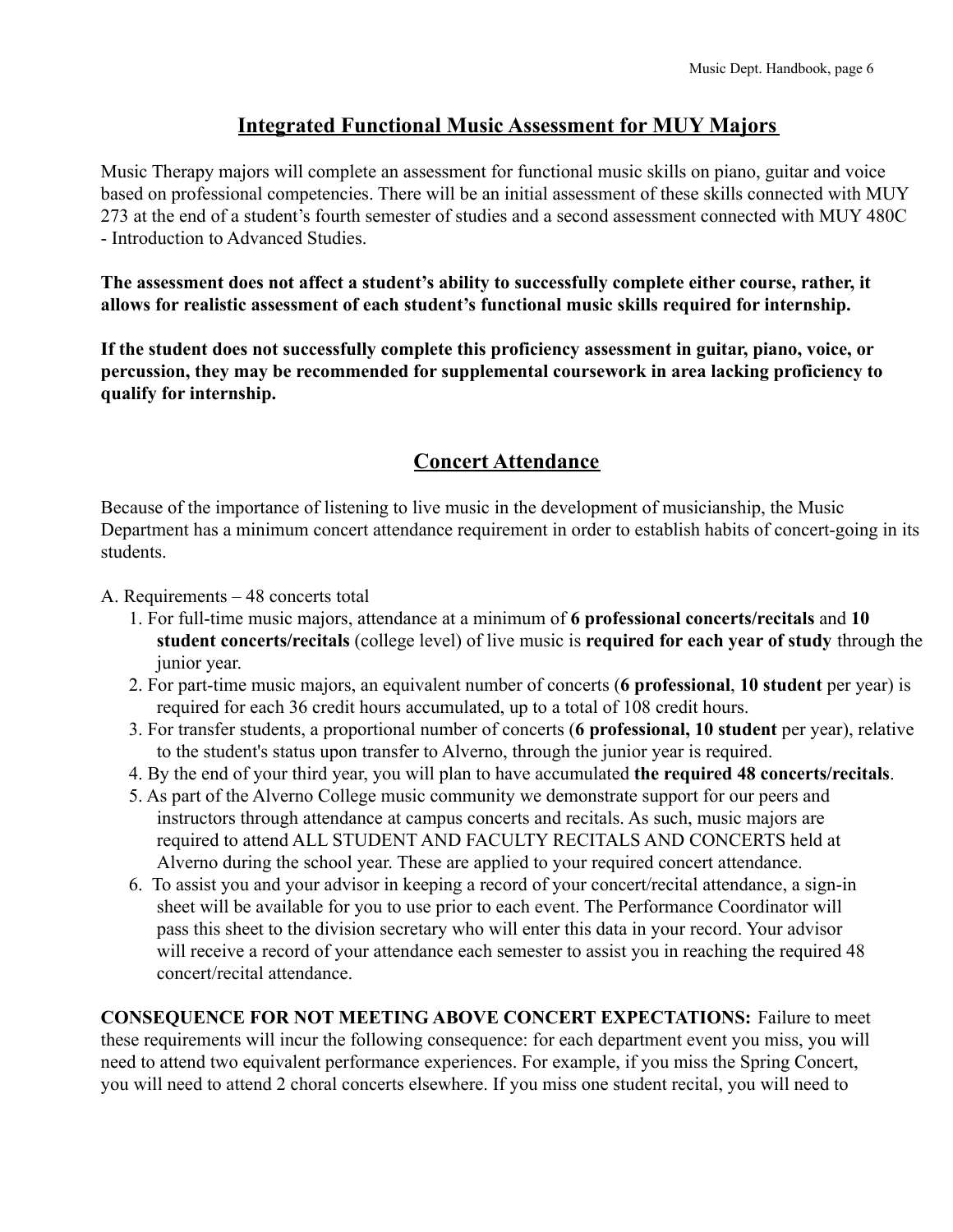attend 2 recitals elsewhere. You will submit the program of each event along with a 1 page critique for each to the Performance Coordinator who will then enter your concert attendance.

#### B. Categories

1. Examples of **professional concerts** include:

Faculty recitals and concerts Milwaukee Symphony Orchestra Present Music Florentine Opera Milwaukee Ballet Bands/solo artists playing on professional stages (festival, theater, club) etc. 2. Examples of **student concerts** include: Alverno Chorus

Student recitals General music department recitals held once each semester

Student musicals, etc.

Performances should represent a wide variety of musical experiences, for ex., solo recitals, chamber music concerts, symphony orchestra concerts, jazz concerts, opera, popular music concerts, new music concerts, etc. Participation in concerts by the student may count toward satisfaction of a maximum of two concerts per year.

#### *MUSIC MAJORS ARE REQUIRED TO ATTEND ALL MUSIC DEPARTMENT EVENTS WHICH SHALL INCLUDE:*

- *2 Music Department Concerts (Christmas and Spring)*
- *2 Music Department General Recitals*
- *● All Music Forums*
- *All student recitals (or dress rehearsal when no other alternative presents itself)*

#### *PROTOCOL FOR ATTENDANCE CREDIT AT MUSIC DEPARTMENT EVENTS:*

- Students will sign in at a designated area prior to each event
- Tracking of this requirement will occur in the performance lab (vocal, instrumental, piano)

#### C. Procedure:

The student uploads concert programs for professional and student categories to the Music Therapy Lab learning management software, "Moodle."

#### CRITERIA FOR BRIEF DESCRIPTION OF CONCERT ATTENDANCE

State the following information succinctly and clearly:

- 1. Example of repertoire performed
- 2. discuss stylistic differences between selections
- 3. Address type of instrumentation or vocals used
- 4. Discuss a "peak" moment you experienced at the concert: a time of excitement, extreme interest or emotional response, etc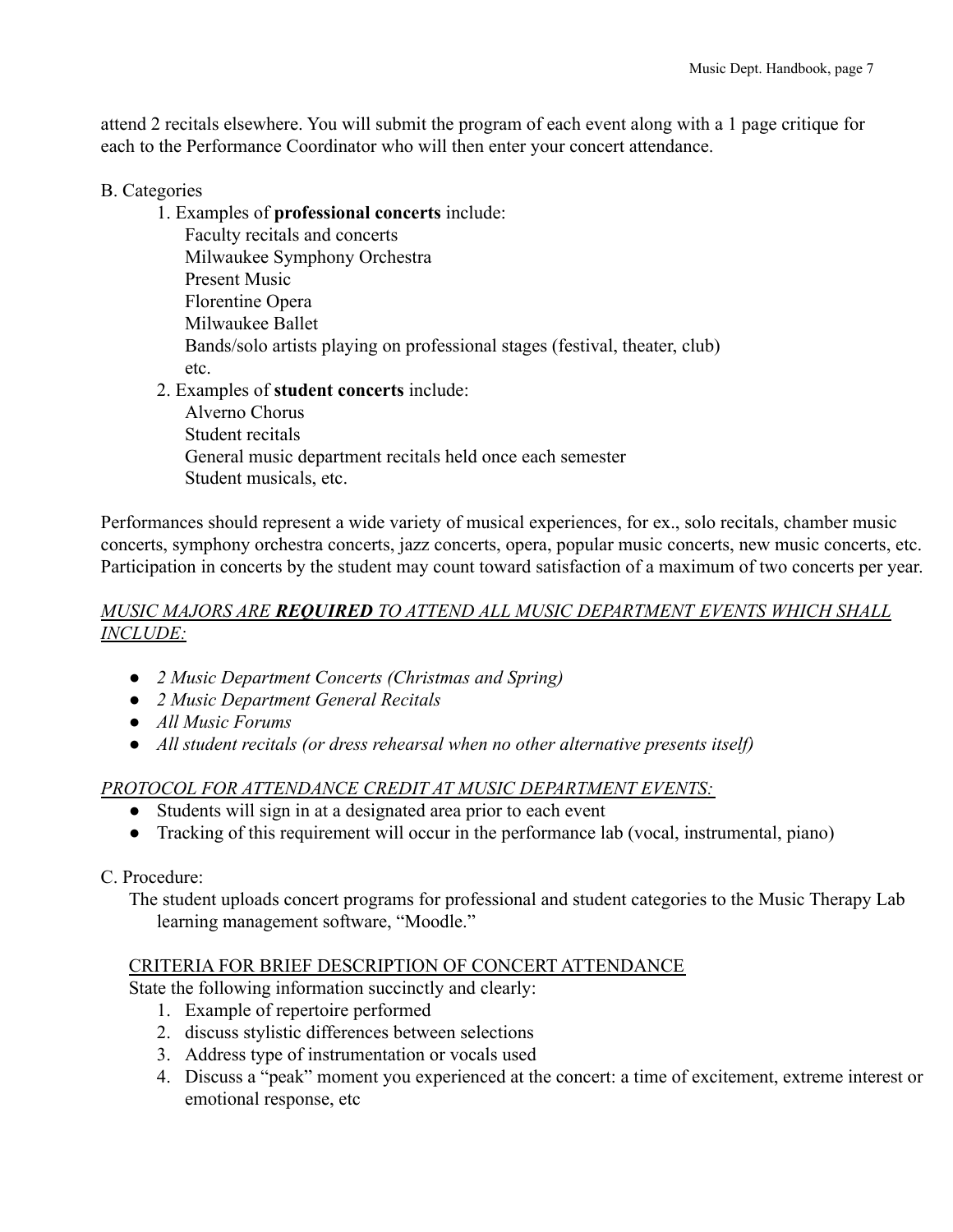5. Offer a personal critique/opinion of the performance

D. Related deadline:

Progress toward the total 48 concerts to be attended NO LATER THAN THE END OF YOUR JUNIOR YEAR will be formally monitored by your advisor each semester. If this goal is not met, the music department chair will meet with each student to make a plan for said completion to occur prior to graduation. If the requisite number of concerts is still not met, the *student will receive an incomplete in her Culminating Recital, MU-495, and will be unable to graduate.*

Equivalency students are subject to the concert attendance requirement if their previous degree was in a field other than music, but not if their previous degree was in music. Music support area students are encouraged to attend concerts, but are not subject to the concert attendance requirement.

#### **Ensemble Enrollment**

Music Therapy majors at Alverno College are required to enroll in an ensemble for 7 out of the 8 semesters of their studies. Ensembles are an integral method for MUY majors to expand their musicianship on a primary instrument (including voice) that they study in private lessons for a minimum of 7 semesters. As such, students should regularly perform on their primary instrument in ensembles and should make every effort to **not** substitute a different performing medium unless they have also enrolled in an ensemble using their main instrument. Beyond the benefits for "achieving mastery" on a primary instrument (NASM standards), student enrollment in an ensemble using the primary instrument is often needed to have the minimum number of students to run Alverno classes such as Wind and String Ensemble. If no relevant ensemble is offered at Alverno for a given major's instrument, they can use a permit form (submitted to Music Department Chair) to get ensemble credit for playing in a relevant group at Concordia University. All other requests need to be brought to the Music Department Chair.

#### **Alverno Ensemble Descriptions**

#### **A Cappella Vocal Group (MU 129)**

A Cappella involves creating modern commercial music only with voices, including vocal percussion/beatboxing instead of traditional drums. This course requires students to have strong intonation and rhythm skills, a willingness to experiment vocally across genres, and an ability to work well in a team. Prerequisite: Music major or audition for non-music majors. Auditions will be held the first week of class to remain registered in the class. Director: Lee Stovall

#### **Alverno College Choir (MU 130)**

The Alverno College Choir is open to all students and performs literature of varying styles and time periods, both accompanied and a cappella. The Alverno College choir performs multiple times each semester, both on and off campus. Non-vocalist music therapy majors are required to take 1 semester of choir for 0 or 1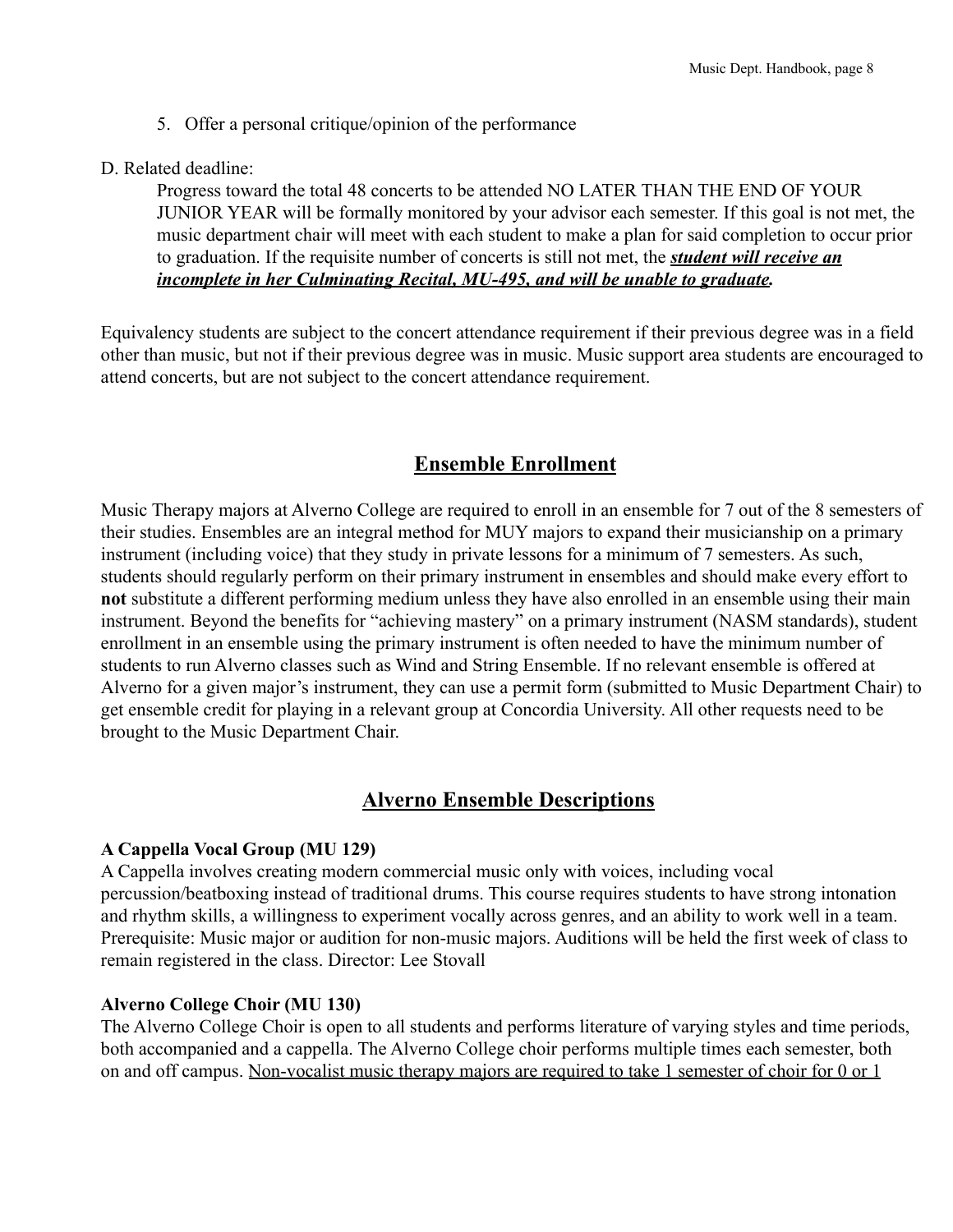credit to assist them in building functional vocal skills as required in the AMTA Competencies. Director: David Hein.

#### **Guitar Ensemble (MU 134)**

Students will play duos, trios, and jazz pieces from written notation and lead sheets, learning to coordinate guitar techniques with other players and how to arrange ensemble pieces. Director: Matt Schroeder.

#### **Instrumental Chamber Ensemble (MU 135)**

Music meant to be played by a small ensemble of like instruments. Director: Mark Davis.

#### **Flute Choir (MU 137)**

Comprised of flautists who play arrangements of chamber music, performing in Christmas & Spring concerts. Director: Linda Nielsen-Korducki.

#### **Wind Ensemble (MU 138)**

Mixed woodwind chamber ensemble, performing in Christmas & Spring concerts. Director: Linda Nielsen-Korducki.

#### **Collaborative Piano (MU 139)**

Pianists can work on piano ensemble repertoire with other piano majors, accompanying a vocal or instrumental culminating recital, or accompanying an ensemble.

#### **Music Department Facilities**

#### **Practice Rooms (AL 216, 218, 220, 222)**

Students will be assigned a specific practice room to create a safer practice environment to allow for better contact tracing and predictable patterns of use. Students need to sign up on the door of the practice room they are assigned to whenever they use the room. Schedules for each room are posted on the door. Additional rooms may be assigned for practice usage if required. Rooms will be available every even hour, e.g., 8:00, 10:00, etc. Every odd hour, the rooms will be unavailable to allow for room air rest and recirculation, e.g., 9:00, 11:00, etc. Please do not use during these times.

Gloves and sanitizing wipes will be available in practice rooms, please wipe down surfaces like piano and music stand before and after use. If the window opens, please open during use. If there is an air conditioner, please use during rehearsal. If there is an air purifier, turn it on and leave it on after you leave. Please do not linger in the hallway outside of practice rooms and vacate the space immediately upon finishing rehearsal.

Students should keep the rooms clean and in order. Food and beverages are not allowed. Heavy items may not be placed on the pianos. Windows must be closed and latched and lights turned off before leaving (windows that are pushed to the closed position but not latched may be blown open by a heavy gust of wind; sudden and large temperature changes that result from windows left open overnight are damaging to the pianos). Repairs needed should be reported to the Arts Academic Administrative Assistant at x6130.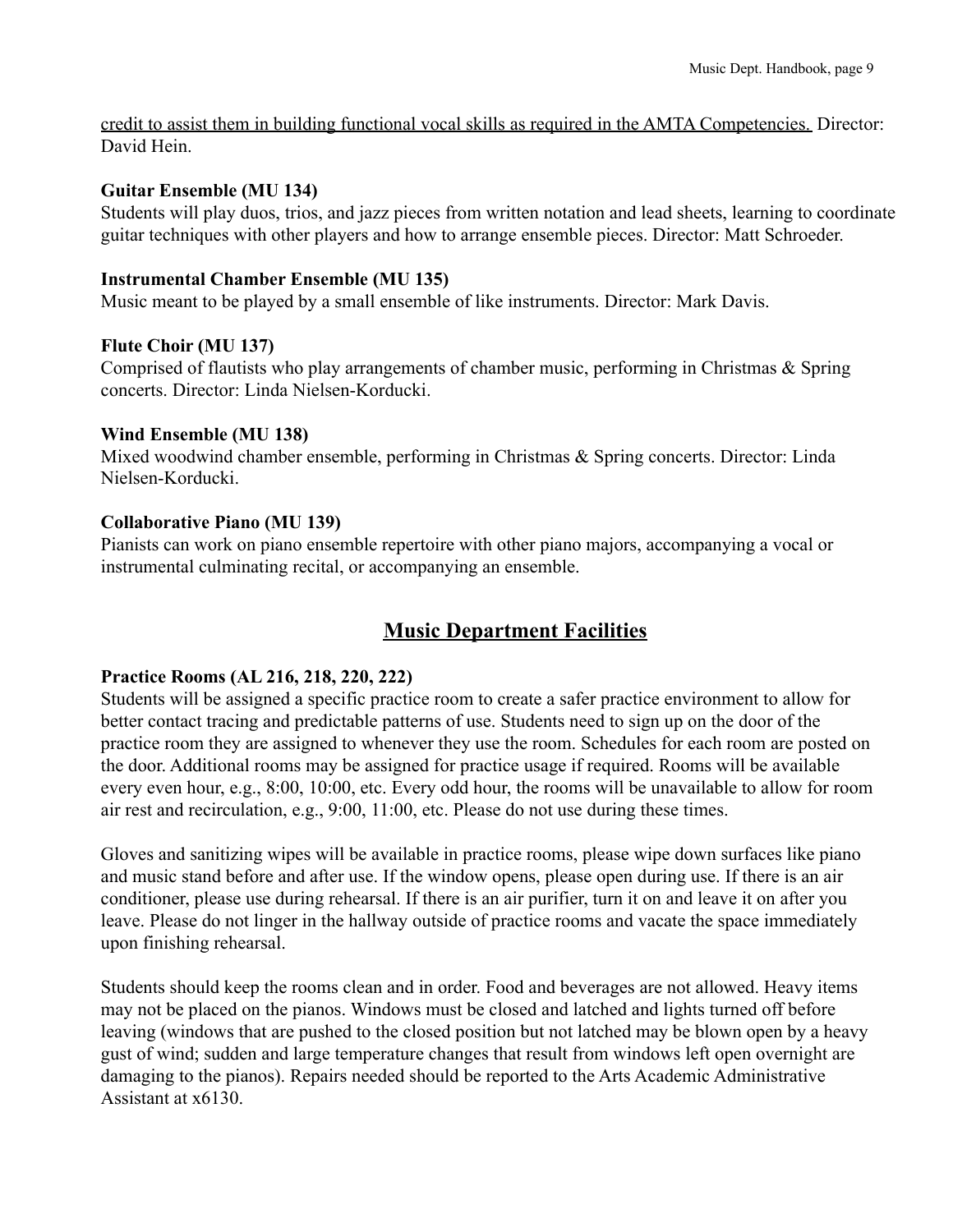#### **Remote Lessons Spaces (AX G06 & AL 104)**

Both of these rooms have been designated for student use to provide reliable internet, technology, and audio for those students who need this resource. You may work out an alternative space with your instructor based on preference or COVID guidelines.

These spaces are available through reservation by your lessons instructor and you can gain admittance with your ID card. Please only use this space as designated for lessons and leave immediately upon completion of your lesson.

If there is a window, please open the window during your practice. If there is an air purifier unit, please turn it on and leave it on after you leave the room to continue cleaning the air.

#### **Music Lockers**

Lockers for music students are located outside of AL 100. Students desiring a locker for larger instruments may reserve a locker with the Arts Academic Administrative Assistant in AL 106.

#### **Lampe Recital Hall (AL 100)**

This room is used for recitals, concerts, performance labs, classes, organ and applied practice, and other special events. Its use must be reserved online via the Alverno College Event Management System 72 hours in advance. Pianos on stage are not available for practice except in rehearsals for recitals and concerts as deemed appropriate by a student's applied instructor.

#### **Electronic Music Studio (AL 104)**

During the Fall 2020 semester, the Electronic Music Studio will be used as an additional practice room. Students can access the room with an ID card. Protocol for use of this space is the same as for practice rooms, detailed above.

#### **Music Therapy Clinic (AL 205)**

Model Music Therapy clinic with professionals from Music Therapy Services of Waukesha County offering sessions with a variety of clients, intended to be observed by students in the Music Therapy program. Priority is given to students enrolled in MUY 272/273, however, observation time may be available to other music therapy majors on a first come, first served basis. Please contact Nancy Dexter-Schabow for more information.

#### **Music Piano Lab (AL 215)**

Your Alverno ID card will enable you to access entry into the Music Piano Lab. Students are able to work on piano skills and other homework in the lab. Students should use pianos labeled for student use.

#### **Special Collections**

The Music Department maintains special score collections, such as choral, instrumental, and organ. Some older issues of selected periodicals are kept here also. Student access is by special permission of faculty only.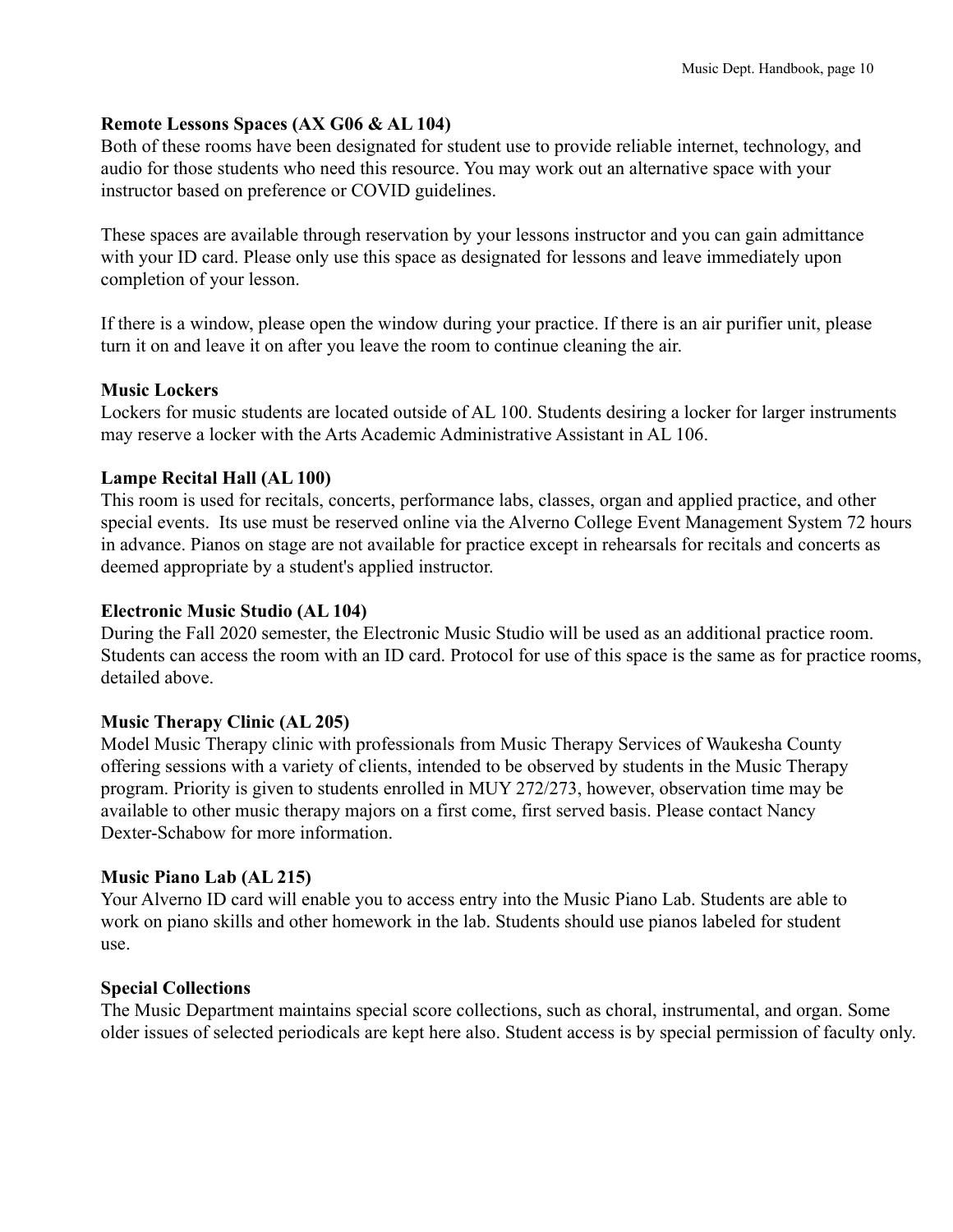#### **Scholarships Available for Music Students**

Each year a number of scholarships are available to music students. These scholarships vary in monetary amount but are based on merit. The following scholarships exist:

Sister Theophane Hytrek Scholarship

Beihoff Scholarship

Milwaukee Music Teachers Scholarship

Sister Seraphim Stoeker Scholarship

Knights of Columbus/Zeyen Scholarship

Steffen Scholarship

Ermenc Memorial

Sister Laura Lampe Scholarship

Samudio Music Therapy Scholarship

Liu Music Scholarship

#### *Eligibility for these scholarships require participation in an ensemble for the semester the scholarship is earned.*

#### **Health and Safety**

Music is a wonderful gift that we are fortunate as humans to be able to share. Engaging with music does, however, come with potential for personal risk. Being aware of the risks can help us avoid vocal, auditory, and neuromuscular damage. The Alverno College Music Department has compiled some resources in an effort to keep students, faculty, and staff safe in their music classes and activities. For your convenience, the resources are available at the link below, which is also provided in your music course syllabi.

[https://www.alverno.edu/academics/academicdepartments/schoolofartssciences/musicdepartment/healthsafety.](https://www.alverno.edu/academics/academicdepartments/schoolofartssciences/musicdepartment/healthsafety.php) [php](https://www.alverno.edu/academics/academicdepartments/schoolofartssciences/musicdepartment/healthsafety.php)

In accordance with CDC guidance, Alverno College's safety protocols for Fall 2022 require masks be worn in all public indoor campus spaces, including classrooms.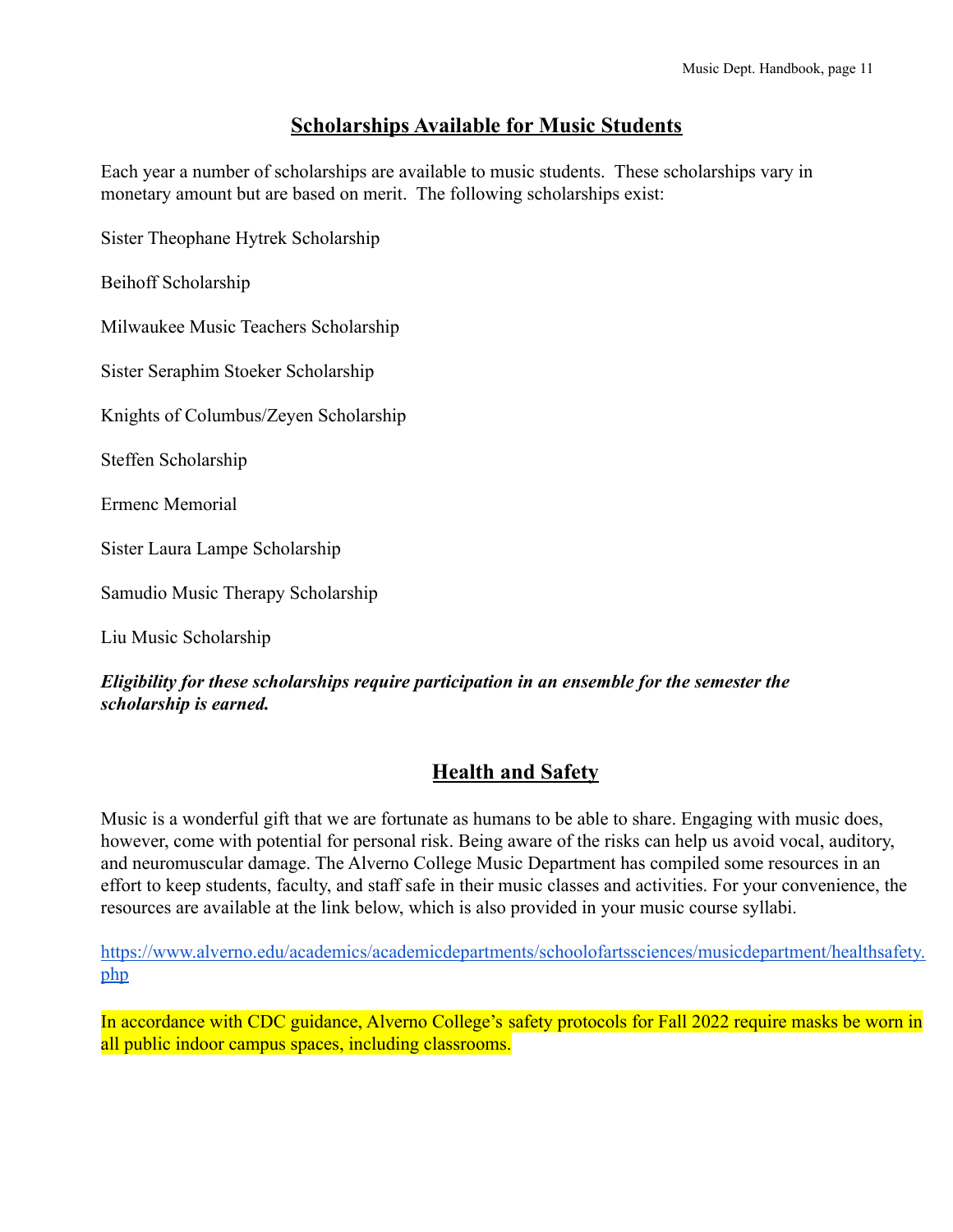#### **Miscellaneous**

#### **Use of this HANDBOOK**

Every music major, equivalency,and music support student is responsible for meeting the requirements as stated in this handbook each academic year. Because requirements in a given year may change, the handbook will be available with updates online. Students will not be held responsible for retroactive changes, but are required to comply with requirements for the year in which they are enrolled.

#### **Communication Issues**

Bulletin Boards: For announcements of special events, concerts, jobs, scholarship opportunities, or other general information, **MUSIC DEPARTMENT BULLETIN BOARDS** are located on the second floor of the Alphonsa building. Students are responsible for checking these boards regularly.

E-mail: Timely communication is basic to the smooth running of the department and resolution of issues. All music faculty and students will use the Alverno email system exclusively for regular communication. Students are expected to check their Alverno email regularly and respond to messages from music faculty in a timely manner.

Student work: When instructors notify students that their work will be returned via AL 106, it must be picked up by students in AL 106 within one month following each semester or work will be discarded.

#### Conflict Resolution in the Music Department

Central to all conflict resolution at Alverno College is to *start by making a sincere effort to communicate with the person with whom you have issues to resolve*, whether it be student-teacher or peer issues. The Alverno *Community Guide & Student Handbook* states this principle in the following ways:

- Make every attempt to first resolve conflicts with the person(s) involved
- Focus the controversy on ideas and determining the best direction or decision
- Communicate information accurately and clarify miscommunication
- Recognize and communicate feelings as they relate to the issues being discussed

Generally, complaints are handled within the departmental area with the staff member most directly involved. If the student is dissatisfied with the outcome of that meeting, she may appeal the issue through the department director (either Music Chair or Arts Associate Dean).

#### **Instructor assignment for private lessons**

The Music Department Director makes all applied instructor assignments. Students entering Alverno may request a particular applied instructor, if desired, and the *Director* will take into account such requests when making assignments, although granting of the request cannot be guaranteed. Any request for a change of instructor is addressed to the Director. **Students MUST register for lessons by the end of the prior semester to guarantee placement with a private lessons instructor for the following semester.**

#### **Private lessons on secondary instruments**

Permission to take private lessons on a secondary instrument must be obtained from the Music Department Director. Such study is normally discouraged due to the time commitment demanded by the student's coursework and practice on her primary instrument. However, where a student can demonstrate satisfactory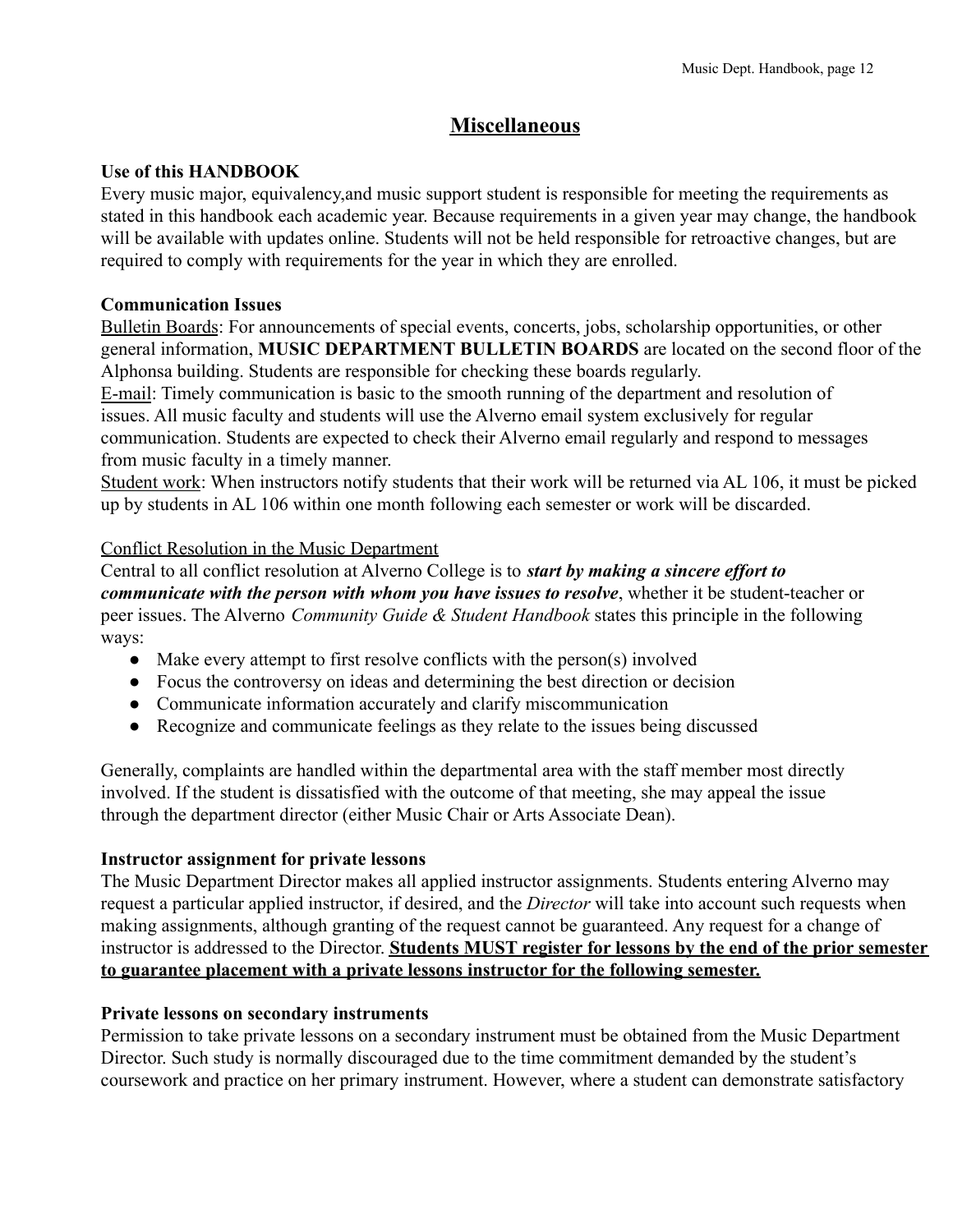progress and time availability for practice on more than one instrument, permission may be granted, subject to instructor availability.

#### **Off-campus Performance Activities**

Students wishing to enter a competition or audition are required to obtain the consent of their applied instructor prior to submitting any materials. Such consent is required for any off-campus performances.

#### **Faculty Assistance**

Faculty are always willing to assist or to answer questions. Office hours are announced by each faculty member. Meetings with faculty at other times are made by appointment.

#### **Academic Advising**

Academic advising for the first year is done through the Advising Office, FO 121. That office consults with the Music Department when necessary. At the end of the first year music majors are assigned to one of the music faculty advisors. Students should seek the advice of their advisor with regard to questions about their individual curriculum.

#### **Professional Advising**

Once students have completed introductory courses in the college and completed equivalent requirements for ADV 299, they no longer maintain an advisory relationship with the academic advising department and are officially transferred to professional advising in congruence with AMTA standards for education requirements.

Professional advising consists of meeting at least one time each semester with assigned music therapy faculty to provide guidance for progression in the major. Additional meetings can be scheduled as needed outside of the advising period. The student is notified of their assigned professional advisor through official communication from the Academic Advising office.

#### **Alverno Library**

The Alverno Library, located on the second floor at the north end of the FO building, either holds or can obtain the vast majority of library materials that students will need during their stay at Alverno. The main reading room and adjacent stacks hold general reference works, books, periodicals, tapes, films, and computer programs. The Arts Division Lab contains recordings, playback equipment, and scores. *Classical Music Library* (an online listening library) is also available via the Alverno Library webpage. See any music faculty or the library for further information on this valuable resource, among others. An orientation to the library is provided for new students near the beginning of each semester.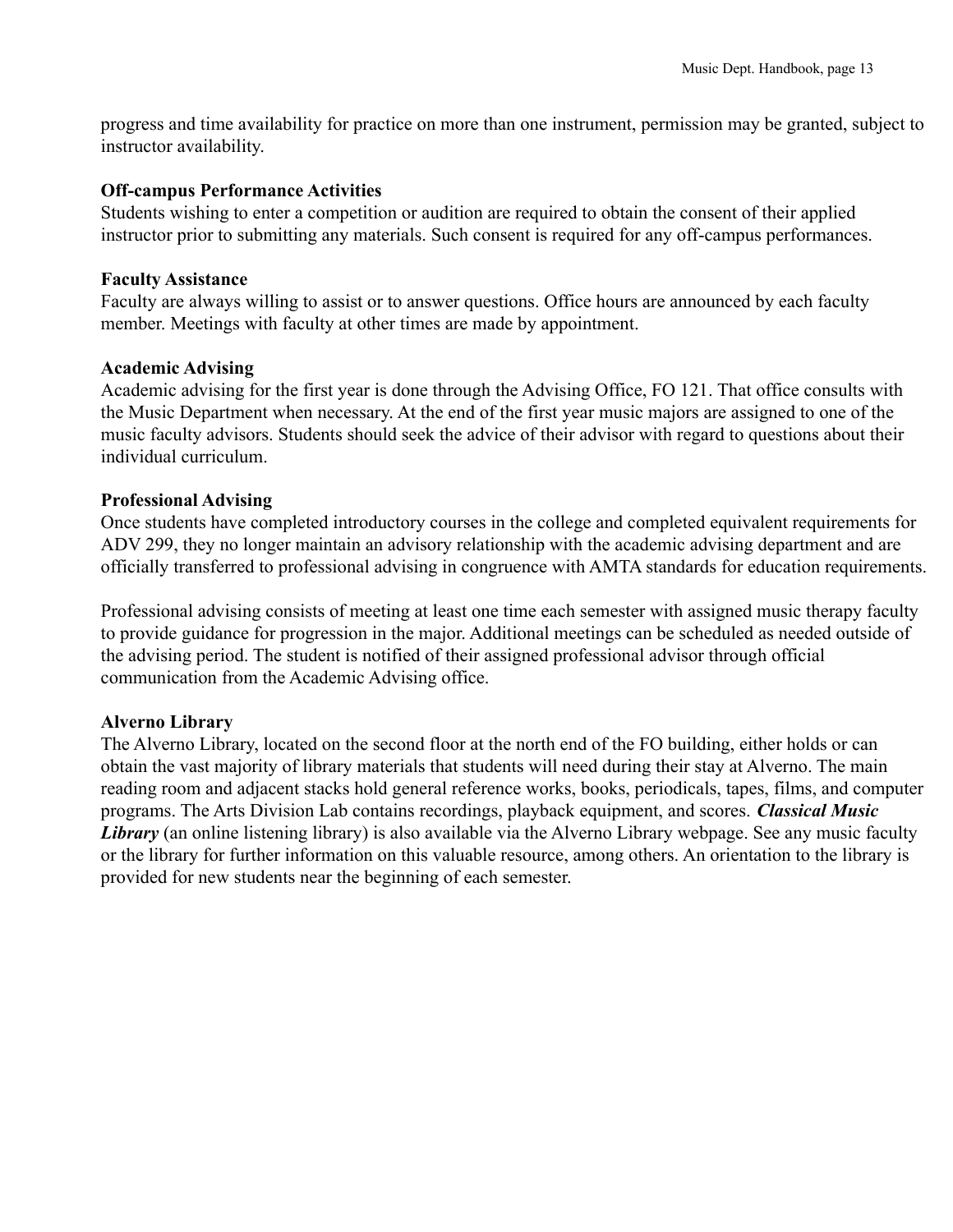#### **Area Music Stores:**

#### **Family Music Center**

5020 W. Oklahoma Ave. Milwaukee, WI 53219 \*reasonably priced instruments, supplies Phone 546-6664 (instruments, supplies) Phone 546-4466 (sheet music)

#### **Hartland Music Center**

1125 James Dr. Hartland, WI 53029 \*guitars, keyboards, supplies, repairs, rentals, sheet music, band instruments Phone: 262/367-5333 [www.hartlandmusic.com](http://www.hartlandmusic.com)

#### **Lincoln Music House**

3379 S. 13th St. Milwaukee, WI 53215 Phone 671-4233 \*retail instruments and repair, rentals, sheet music

#### **Northwestern Publishing House**

N16 W23379 Stone Ridge Dr. Waukesha, WI 53188 1-800-662-6022 \*retail piano, organ, handbells music

#### **Wade's Guitar Shop**

3490 N. Oakland Ave Milwaukee, WI 53211 Phone 961-0848 \*fine acoustic & electric guitars, amps, supplies and repairs

#### **White House of Music**

2101 N. Springdale Rd. Waukesha, WI 53186 Phone 262/798-9700 \*guitars, keyboards, supplies, repairs, rentals, sheet music, band instruments

11727 W. North Ave Wauwatosa, WI 53226 Phone 607-3900 \*retail instruments and repair, rentals, sheet music

#### **Ward-Brodt Music Co**.

5976 Executive Drive Madison, WI 53719 Phone (608) 661-8600 \*sheet music, instruments and repair

#### **Melk Music**

12805 W Janesville Rd. Muskego, WI 53150 Phone 427-1501 \*retail instruments and repair, rentals, sheet music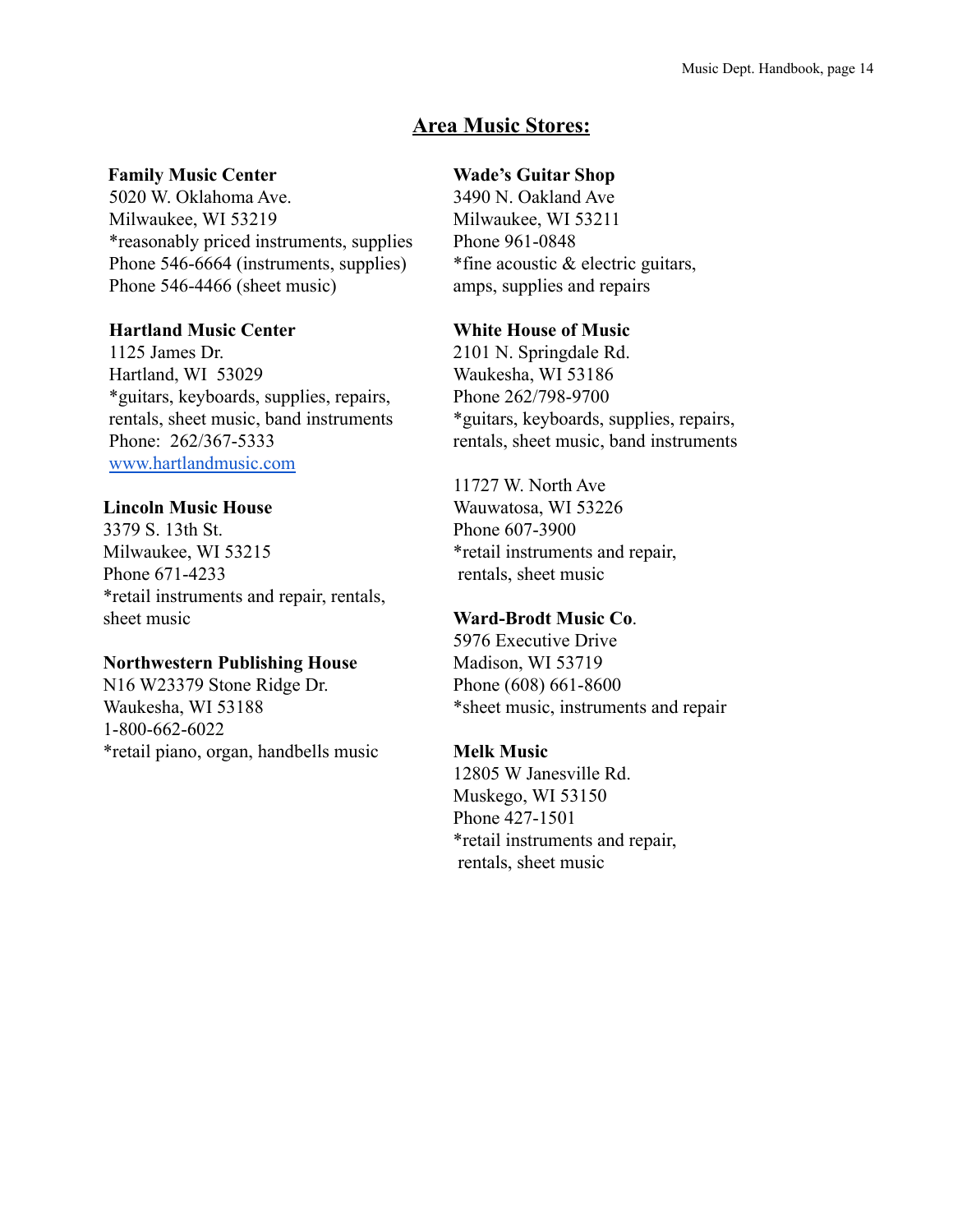# CULMINATION RECITAL PROCEDURES **VOCALAND INSTRUMENTAL (not piano)**

| <b>Target Date</b>            | <b>Task</b>                                                                                                                                                                                                                                                                                                                                                                                                                                                                                                                                            | <b>Date Completed</b> |
|-------------------------------|--------------------------------------------------------------------------------------------------------------------------------------------------------------------------------------------------------------------------------------------------------------------------------------------------------------------------------------------------------------------------------------------------------------------------------------------------------------------------------------------------------------------------------------------------------|-----------------------|
| <b>By September 20</b>        | 1. Plan a date, time, and location. Consider any<br>possible conflicts in your schedule, such as choir<br>rehearsals or concerts, exams, or campus activities.<br>Every effort should be made to schedule your recital<br>when your applied Lessons instructor can be present<br>for assessment. If the recital will be in Lampe Hall,<br>check with the Music Department Performance<br>Coordinator to be sure the hall is available; if the<br>recital is planned for the Chapel, check with the<br>Facilities Usage Office (6039) for availability. |                       |
|                               | 2. Confirm this date with your accompanist. Find out<br>about fees, if any.                                                                                                                                                                                                                                                                                                                                                                                                                                                                            |                       |
|                               | 3. Performance Coordinator reserves recital space<br>through EMS. If the recital is in Lampe Hall, request<br>that the blowers be shut off during performance.                                                                                                                                                                                                                                                                                                                                                                                         |                       |
| About 4 to 6<br>months before | 4. Instructor prepares a repertoire list, including<br>pieces that are memorized and pieces that are in<br>progress. Select $25 - 30$ minutes of music from this<br>list, and note areas where the program is incomplete<br>and new material will be needed.                                                                                                                                                                                                                                                                                           |                       |
|                               | 5. Finalize recital repertoire. Time each piece and<br>arrange your program with these timings in mind.<br>Student gives copies of the music to the accompanist.<br>Be sure to keep a copy of the accompaniment for<br>yourself for use in lab.                                                                                                                                                                                                                                                                                                        |                       |
|                               | 6. The student must own the originals of all pieces<br>performed on the program unless they are<br>documented as out of print.                                                                                                                                                                                                                                                                                                                                                                                                                         |                       |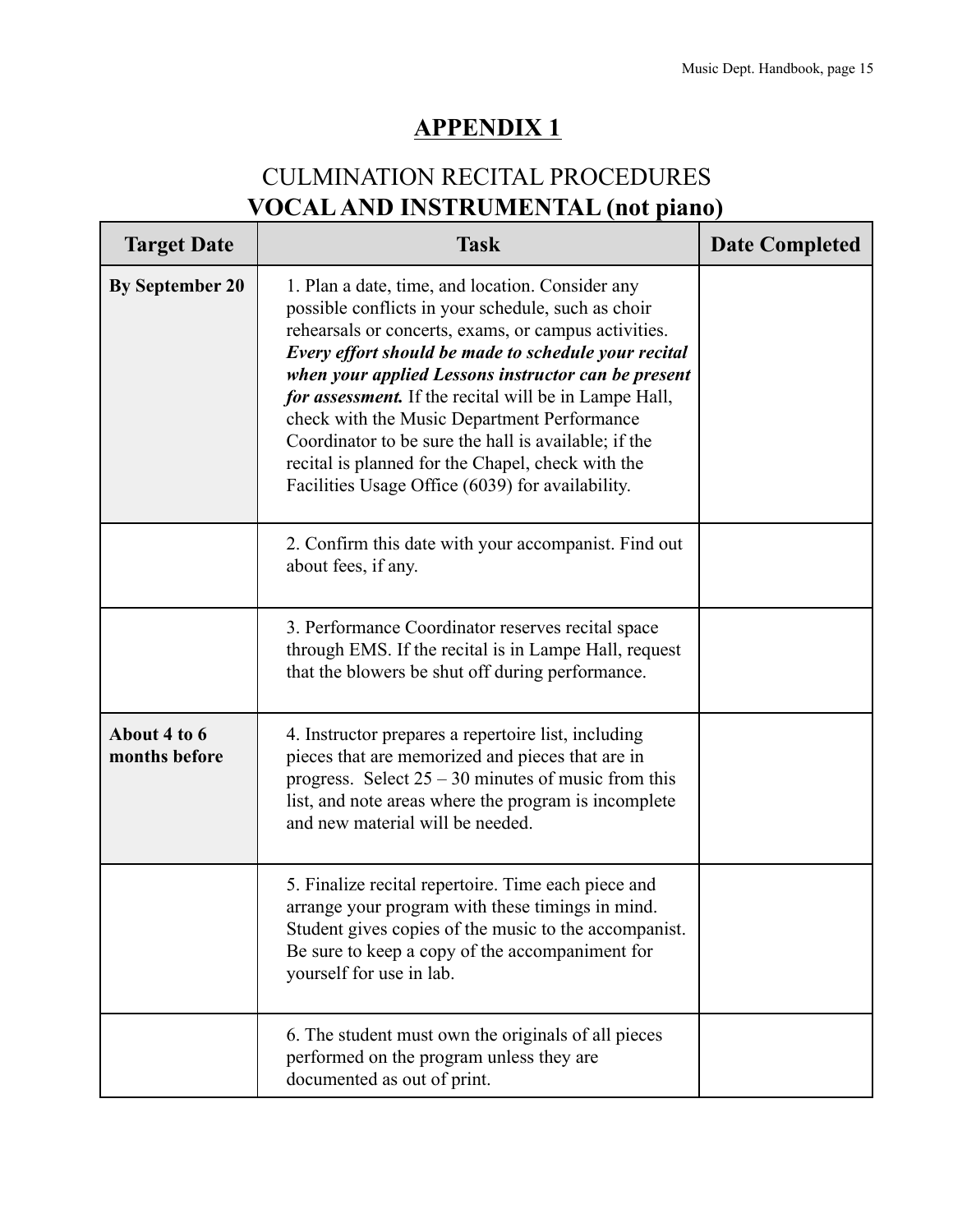| About 4 to 6<br>weeks before | 7. Schedule rehearsals with your accompanist. Invite<br>your accompanist to play during your private lessons.<br>Schedule rehearsals in the recital performance space.<br>Schedule recital hearing with the Performance<br>Coordinator.  |  |
|------------------------------|------------------------------------------------------------------------------------------------------------------------------------------------------------------------------------------------------------------------------------------|--|
|                              | 8. Set aside/shop for a recital attire, shoes, makeup,<br>and accessories. Coordinate with other musicians on<br>the program.                                                                                                            |  |
|                              | 9. Prepare posters and invitations. Distribute to<br>family and friends, and at locations in the school and<br>community.                                                                                                                |  |
|                              | 10. Plan reception, if any. Be sure to get help from<br>family members or friends. Contact the Arts<br>Academic Administrative Assistant for space<br>reservation assistance. Recital expenses are the<br>responsibility of the student. |  |
|                              | 11. Assemble information for the program. Submit to<br>your instructor for approval.                                                                                                                                                     |  |
| 3 weeks before               | 12. Instructor submits program to Performance<br>Coordinator, who edits the program and sends it to<br>the printer.                                                                                                                      |  |
|                              | 13. Performance Coordinator reserves digital video<br>equipment by filling out the Equipment Requisition<br>Form.                                                                                                                        |  |
|                              | 14. If a banquet table or coat rack is needed for the<br>reception, instructor fills out a Facilities Usage<br>Scheduling Form. Forms may be submitted to Arts<br>Academic Administrative Assistant in AL 106.                           |  |
| 1 week before                | 15. Prepare check, gift, or card for accompanist and<br>any others you wish to thank.                                                                                                                                                    |  |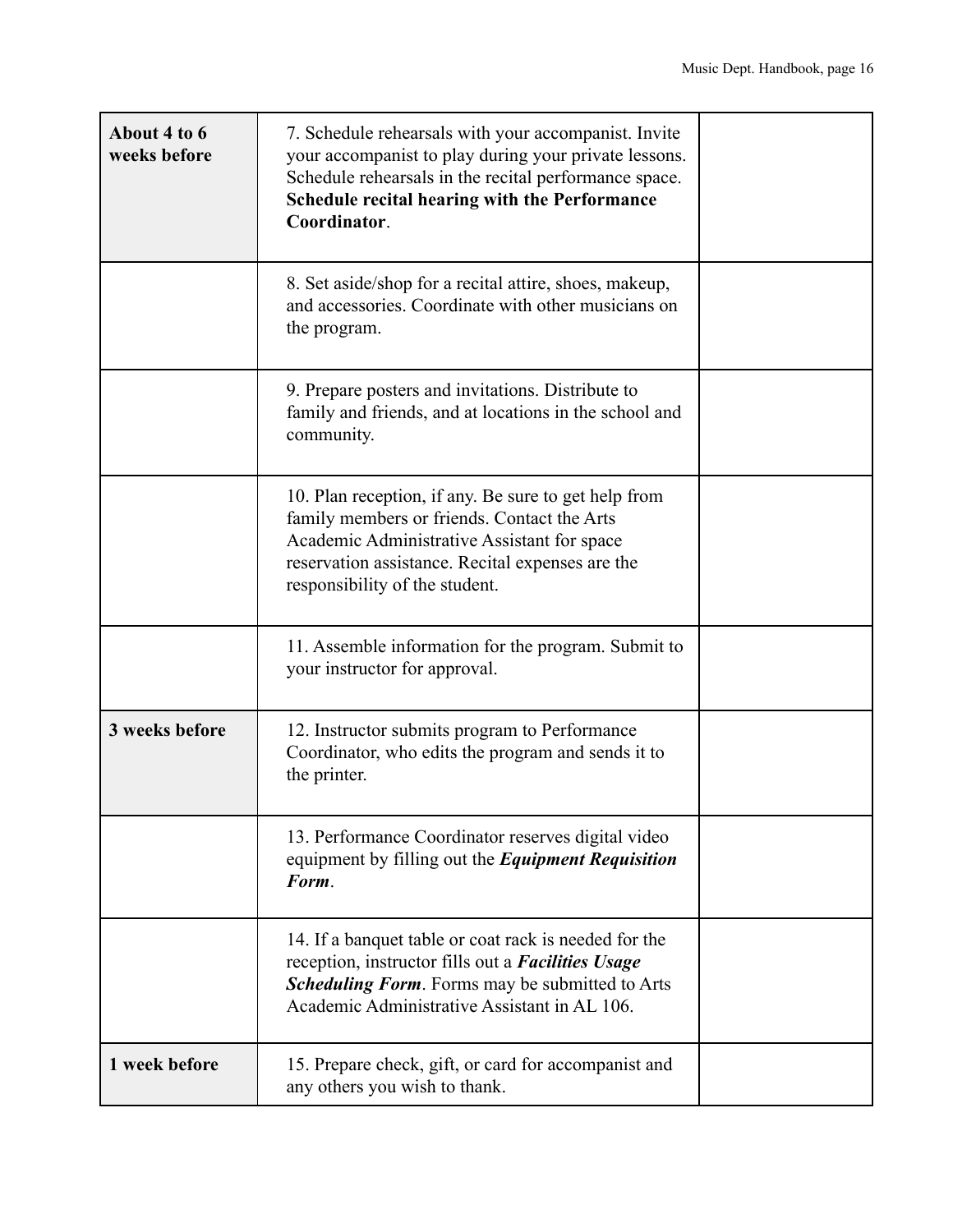| <b>Recital</b><br>Day | 16. Prepare reception. Be sure to ask for help as<br>needed. |  |
|-----------------------|--------------------------------------------------------------|--|
|-----------------------|--------------------------------------------------------------|--|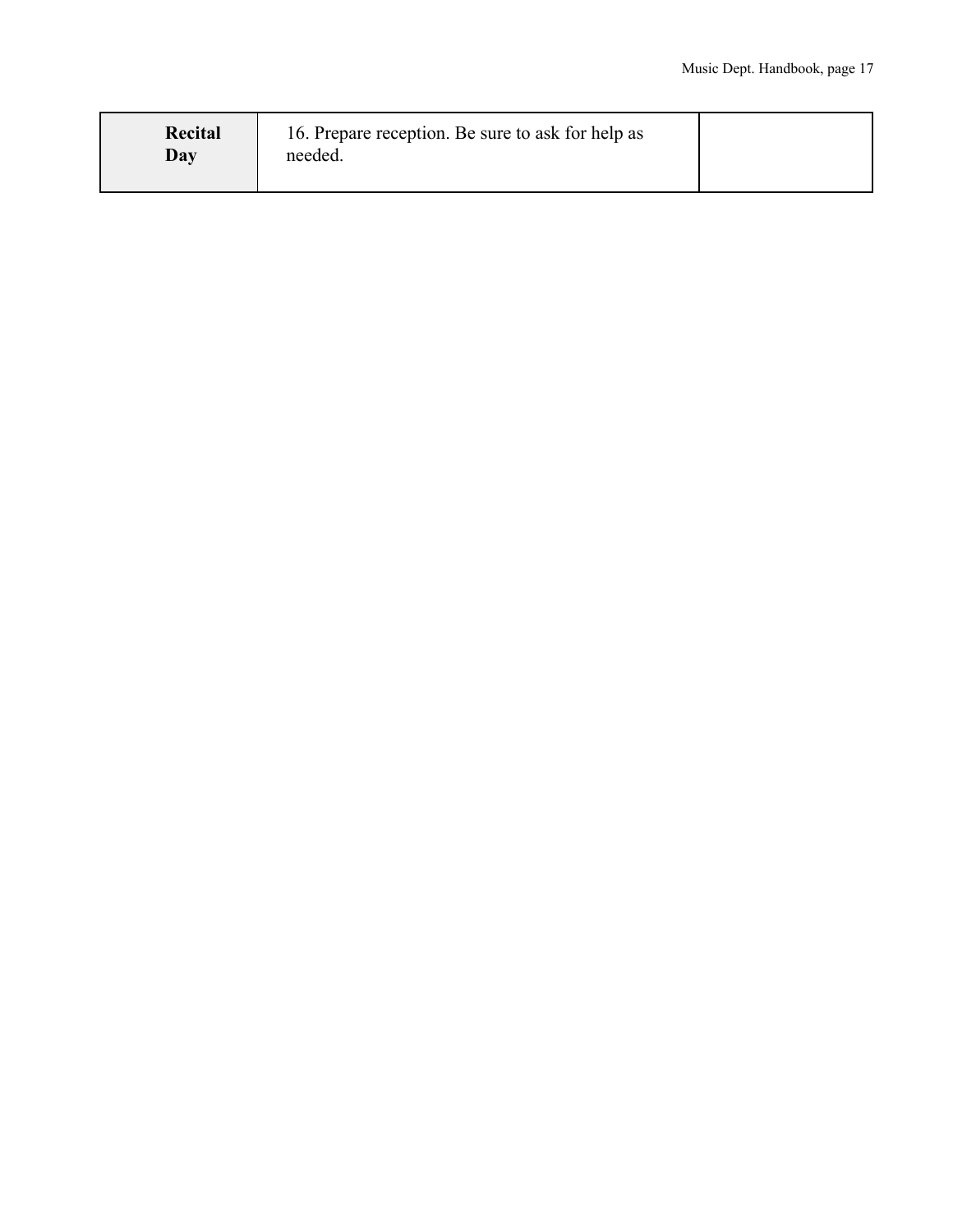# CULMINATION RECITAL PROCEDURES **PIANO**

| <b>Target Date</b>            | <b>Task</b>                                                                                                                                                                                                                                                                                                                                                                                                                                                                                                                                            | <b>Date Completed</b> |
|-------------------------------|--------------------------------------------------------------------------------------------------------------------------------------------------------------------------------------------------------------------------------------------------------------------------------------------------------------------------------------------------------------------------------------------------------------------------------------------------------------------------------------------------------------------------------------------------------|-----------------------|
| <b>By September 20</b>        | 1. Plan a date, time, and location. Consider any<br>possible conflicts in your schedule, such as choir<br>rehearsals or concerts, exams, or campus activities.<br>Every effort should be made to schedule your recital<br>when your applied Lessons instructor can be present<br>for assessment. If the recital will be in Lampe Hall,<br>check with the Music Department Performance<br>Coordinator to be sure the hall is available; if the<br>recital is planned for the Chapel, check with the<br>Facilities Usage Office (6039) for availability. |                       |
|                               | 2. Performance Coordinator reserves recital space<br>through EMS. If the recital is in Lampe Hall, request<br>that the blowers be shut off during performance.                                                                                                                                                                                                                                                                                                                                                                                         |                       |
| About 4 to 6<br>months before | 3. Instructor prepares a repertoire list, including<br>pieces that are memorized and pieces that are in<br>progress. Select $25 - 30$ minutes of music from this<br>list, and note areas where the program is incomplete<br>and new material will be needed.                                                                                                                                                                                                                                                                                           |                       |
|                               | 4. Finalize recital repertoire. Time each piece and<br>arrange your program with these timings in mind.                                                                                                                                                                                                                                                                                                                                                                                                                                                |                       |
|                               | 5. The student must own the originals of all pieces<br>performed on the program unless they are<br>documented as out of print.                                                                                                                                                                                                                                                                                                                                                                                                                         |                       |
| About 4 to 6<br>weeks before  | 6. Set aside/shop for a recital attire, shoes, makeup,<br>and accessories. Coordinate with other musicians on<br>the program.                                                                                                                                                                                                                                                                                                                                                                                                                          |                       |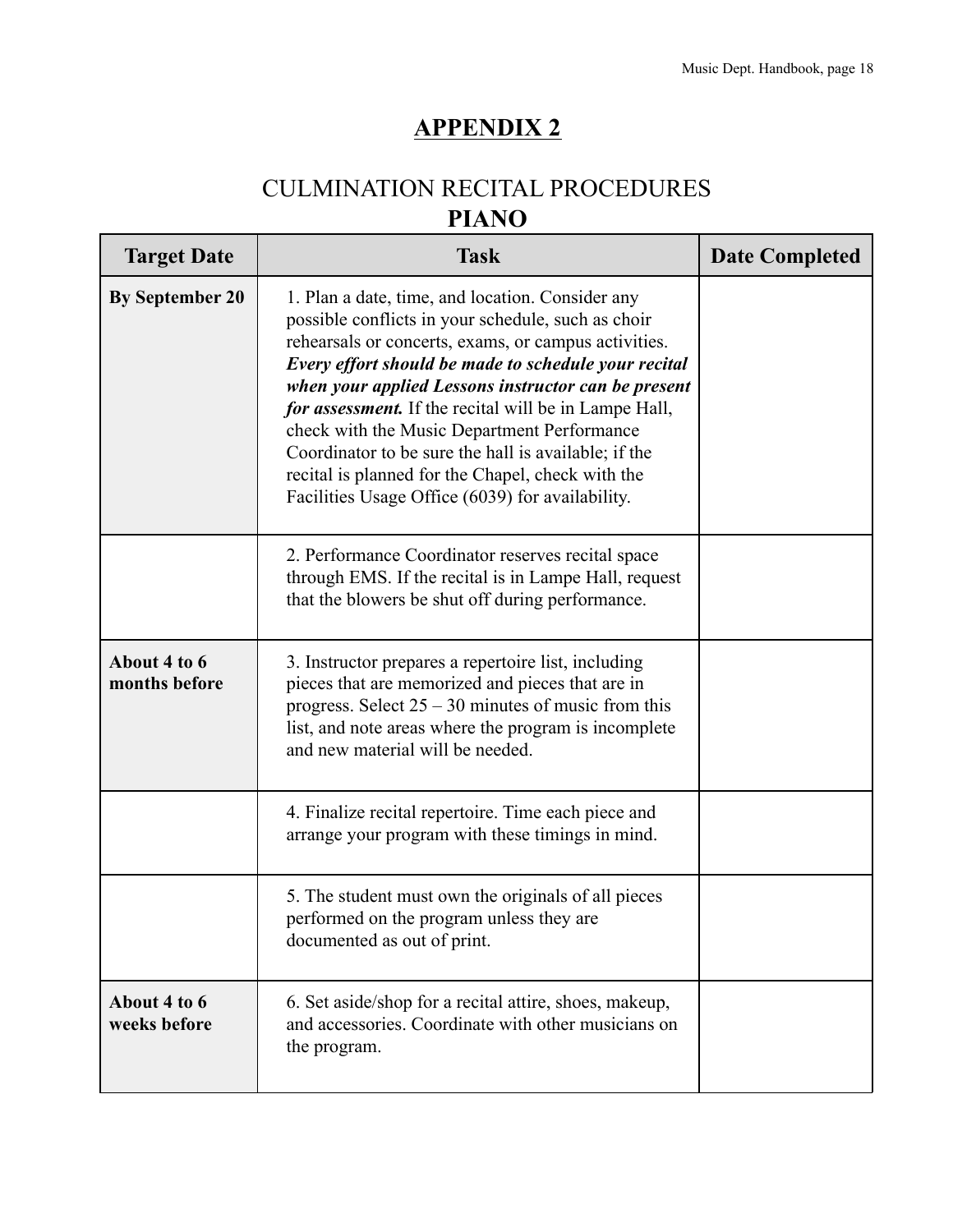|                | 7. Prepare posters and invitations. Distribute to<br>family and friends, and at locations in the school and<br>community.                                                                                                               |  |
|----------------|-----------------------------------------------------------------------------------------------------------------------------------------------------------------------------------------------------------------------------------------|--|
|                | 8. Plan reception, if any. Be sure to get help from<br>family members or friends. Contact the Arts<br>Academic Administrative Assistant for space<br>reservation assistance. Recital expenses are the<br>responsibility of the student. |  |
|                | 9. Assemble information for the program. Submit to<br>your instructor for approval.                                                                                                                                                     |  |
| 3 weeks before | 10. Schedule rehearsals in the recital performance<br>space.                                                                                                                                                                            |  |
|                | 11. Instructor submits program to Performance<br>Coordinator, who edits the program and sends it to<br>the printer.                                                                                                                     |  |
|                | 12. Performance Coordinator reserves digital video<br>equipment by filling out the Equipment Requisition<br>Form.                                                                                                                       |  |
|                | 13. If a banquet table or coat rack is needed for the<br>reception, instructor fills out a Facilities Usage<br><b>Scheduling Form.</b> Forms may be submitted to Arts<br>Academic Administrative Assistant in AL 106.                   |  |
|                | 14. Private lesson instructor confirms that $piano(s)$<br>will be tuned, if necessary.                                                                                                                                                  |  |
| 1 week before  | 15. Prepare check, gift, or card for accompanist and<br>any others you wish to thank.                                                                                                                                                   |  |
| Recital<br>Day | 16. Prepare reception. Be sure to ask for help as<br>needed.                                                                                                                                                                            |  |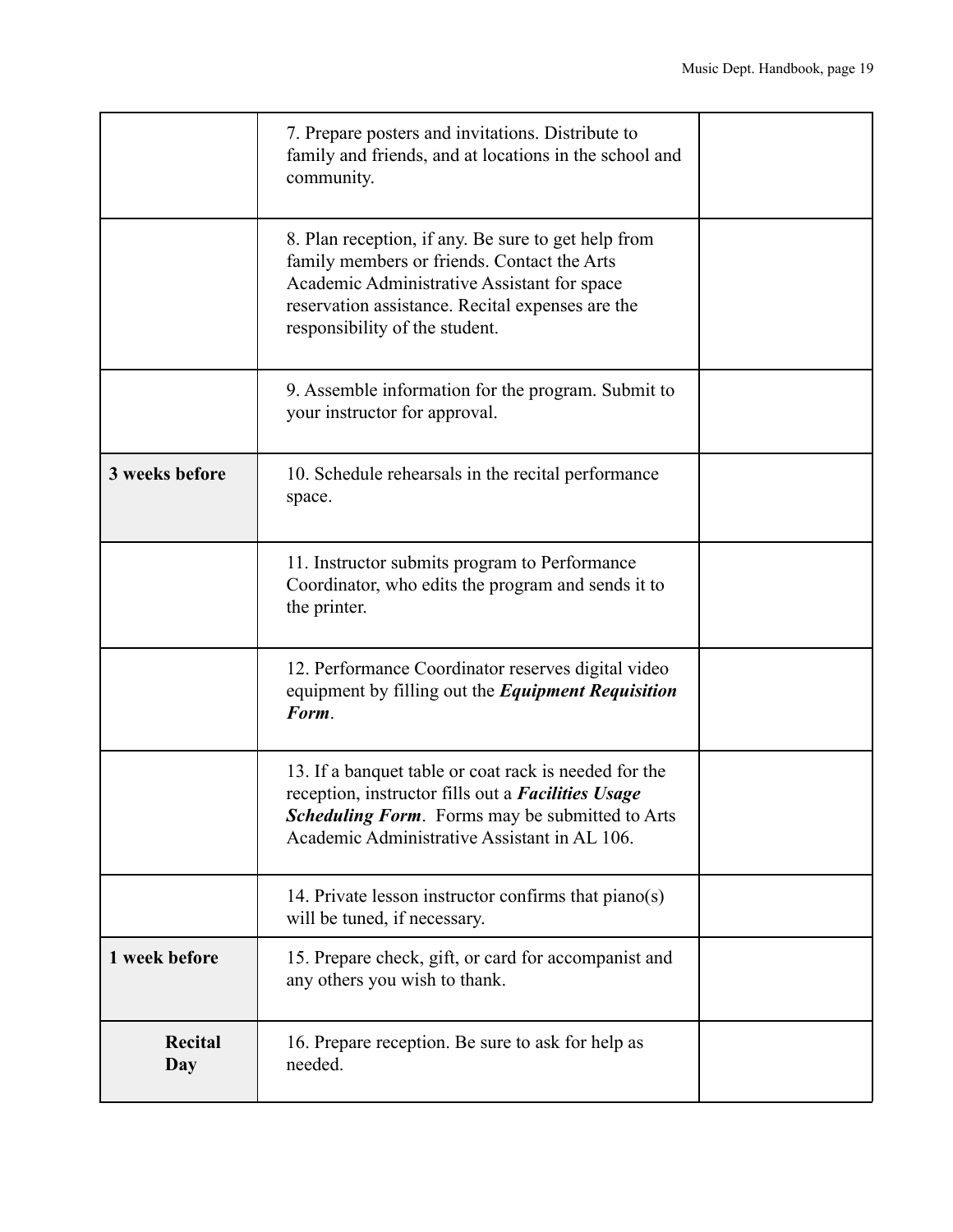# **GUIDELINES FOR DRAFTING RECITAL PROGRAMS**

- 1. Type your recital program in proper format.
- 2. Be sure foreign words are spelled correctly, diacritical marks properly placed, and correct capitalization rules applied.
- 3. Be sure opus numbers are correct and complete, for ex., Op. 10; Op. 14, No. 1, etc.
- 4. For more than one performing category on a program, indicate the correct instrumentation with each group of pieces. For more than two performers on a program, or when different performers perform on the same instrument, indicate the name of the performer and the instrument with each group of pieces.
- 5. Include the name of all accompanists and instruments.

For ex.: Mary Smith, Piano or: Piano: Mary Smith Susan Bee, Flute Flute: Susan Bee

- 6. In listing composers, consistency of style should be followed. For first names, use either full names or initials, but be consistent.
- 7. Dates of composers should be in the body of the program under the composer's name.
- 8. Translations of foreign-language song texts will normally be printed separately (unless they're very brief). These must be submitted with the program (not later).
- 9. Work closely with your instructor to develop complete Program Notes.
- 10. Include instructor's name on the program.
- 11. All program material must be submitted to the applied instructor **at least three weeks prior to the date of the recital**. The approved program is submitted to the Performance Coordinator for review of format, and is then sent to Print Services for final preparation and duplicating.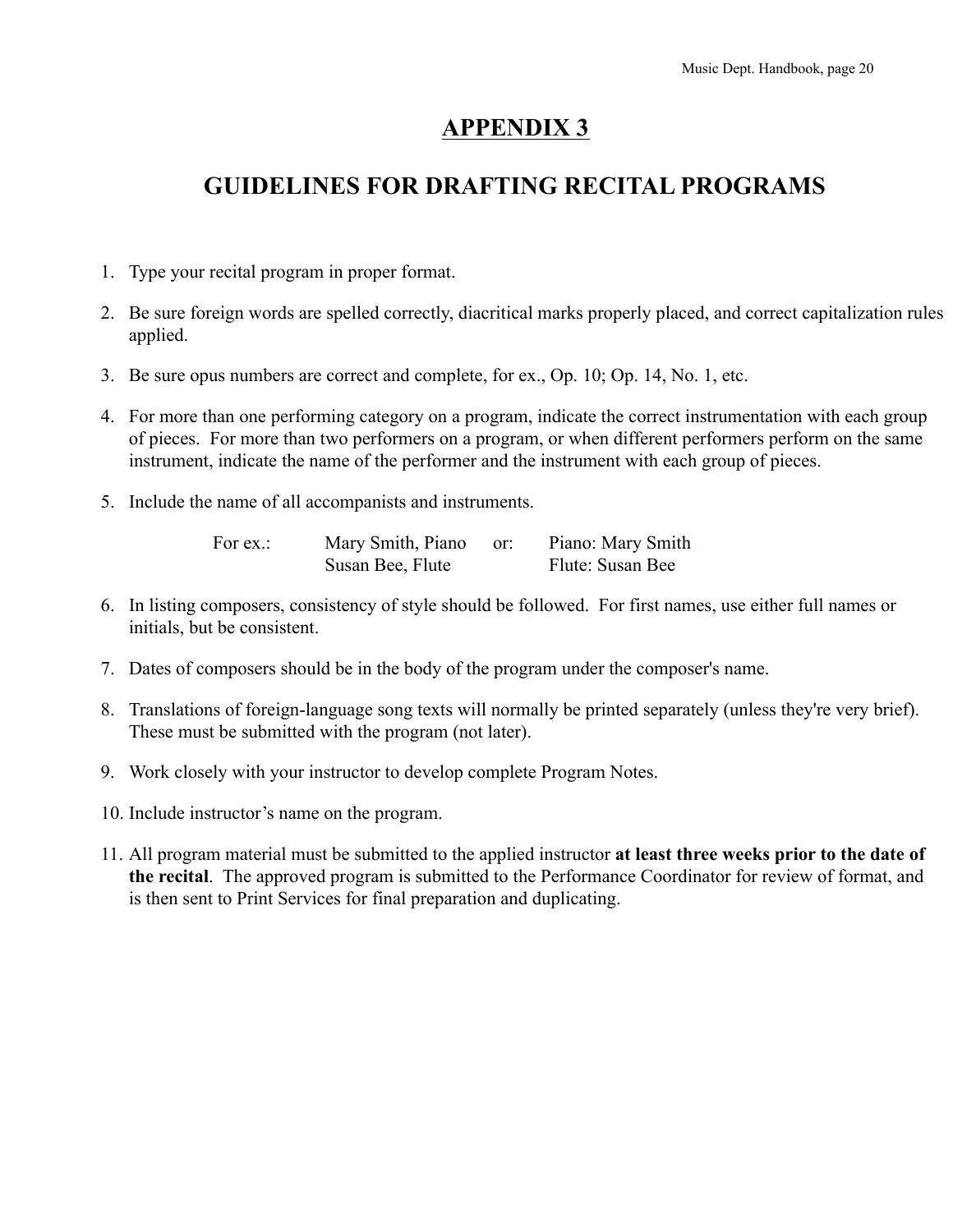# Sample

# **Program**

| Sonata for Flute and Keyboard in Eb major, BWV 1031<br>Allegro moderato<br>Siciliano<br>Allegro               | J. S. Bach<br>$(1685 - 1750)$  |
|---------------------------------------------------------------------------------------------------------------|--------------------------------|
| Pièce pour flûte seule                                                                                        | J. Ibert<br>$(1890-1962)$      |
| Preludes for Piano<br>Allegro ben ritmato e deciso<br>Andante con moto e poco<br>Allegro ben ritmato e deciso | G. Gershwin<br>$(1898 - 1937)$ |

Intermission

Intermezzo in A major, Op. 118, No. 2 J. Brahms

Sonata für FlÖte und Klavier P. Hindemith Heiter bewegt (1895-1963) Sehr langsam Sehr lebhaft

(1833-97)

Angel Eyes J. Brickman (1962- )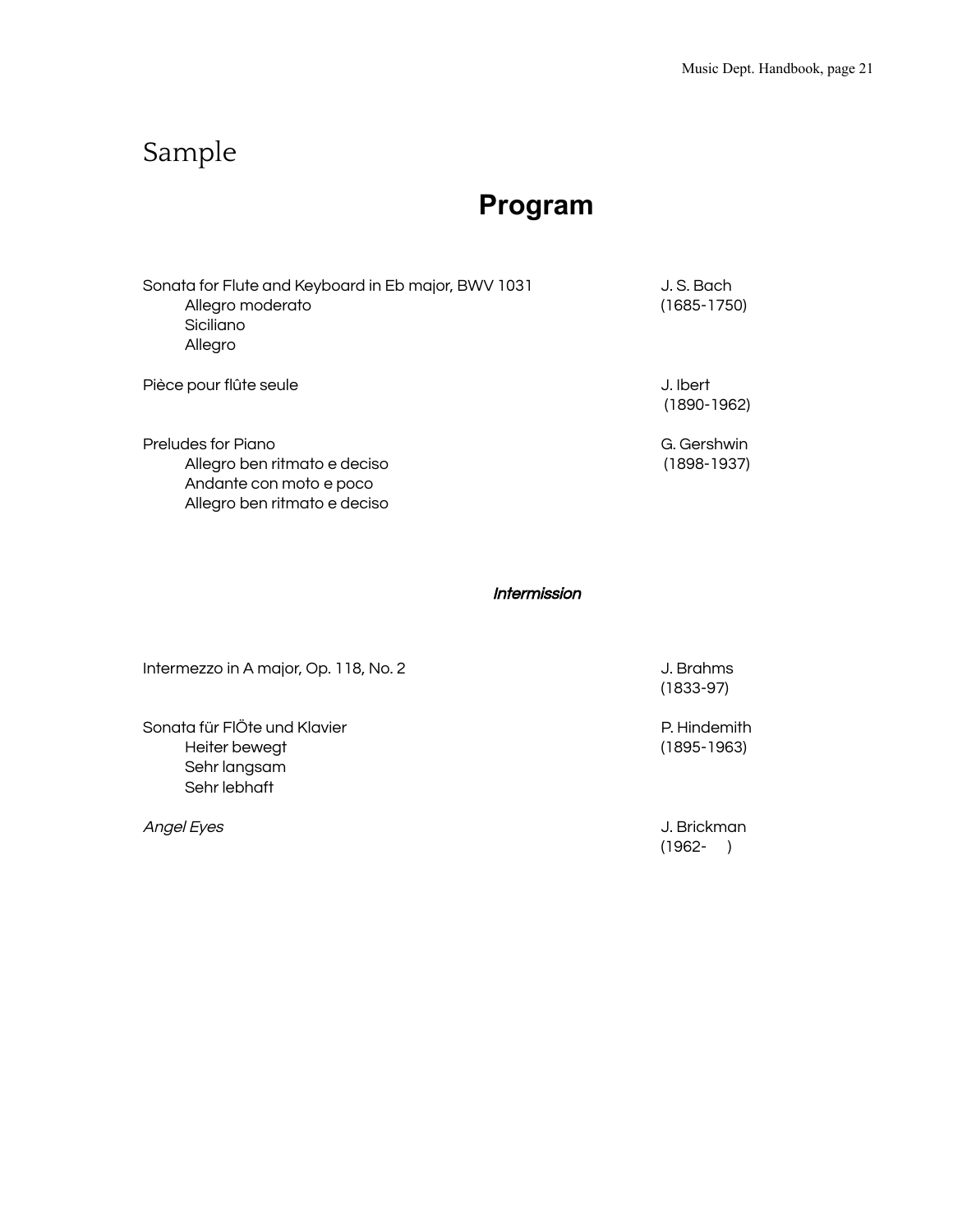# **UNIVERSAL PERFORMANCE CRITERIA**

#### **Entrance Criteria (assessed with audition sheet):**

Performs a minimum of two pieces in contrasting styles. This will likely include one classical composition and one modern piece.

Demonstrates ability to perform pieces in their entirety.

Maintains score accuracy.

Shows discipline in musicianship by having participated in musical ensembles or studied music with a private instructor.

Presents self well as a musician in concert attire and with appropriate performance etiquette. Can perform scales.

Is able to match pitch vocally.

#### **MU 175**

#### **Criteria:**

Shows discipline through regularly practicing and learning new pieces.

Displays appropriate performance techniques on primary instrument.

Is able to learn and recognize technical skills taught by private teacher.

Recognizes the development of technical skills.

Develops music reading ability in performance area.

#### **Outcomes (assessed through weekly lessons, performance lab, and jury):**

Attends to articulation and phrasing skills, intonation, and other basic technical requirements. Performs works from different eras of classical music and appropriate non-classical styles. Demonstrates ability to self-assess her own performance.

Displays confidence in music performance that includes sufficient projection and positive stage presence.

#### **MU 275**

#### **Criteria:**

Understands and performs stylistic traits of different classical eras and styles. Demonstrates competence with technical skills: intonation, project, dynamics, phrasing, etc. Increases quantity of pieces in repertoire each semester.

Is able to articulate more refined insights during self-assessment of performance skills.

#### **Outcomes (assessed through weekly lessons, performance lab, and jury):**

Successfully performs more challenging repertoire.

Articulates more refined insights in self-assessment of performance skills.

Increased poise and stage presence in performance.

Communicates well with accompanist.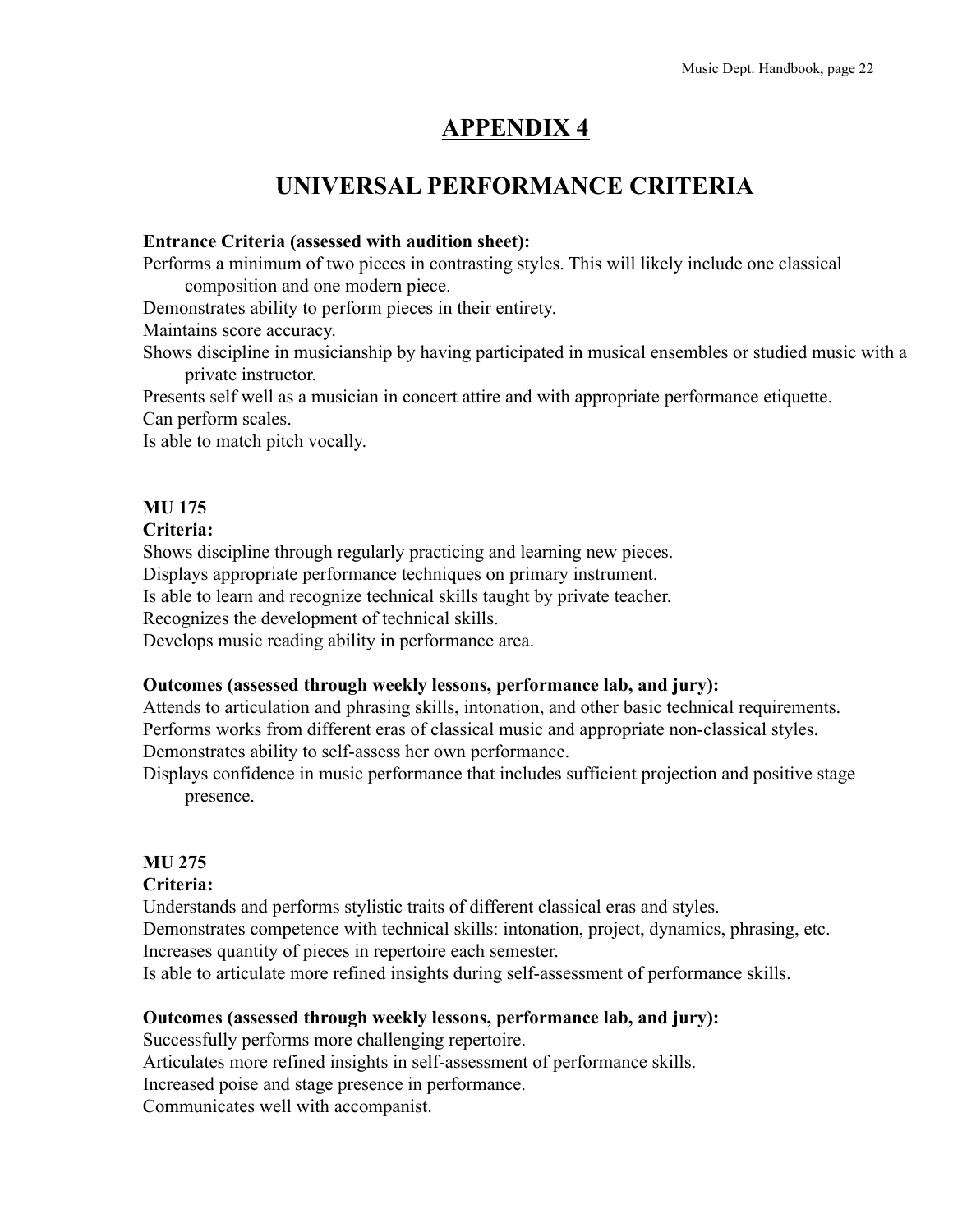#### **MU 375 Criteria:**

Repertoire includes pieces that reflect an advanced level of study. Understands the context of musical selections. Collaborates with instructor to develop interpretive musical skills. Develops advanced technical ability. Demonstrates initiative in solving musical challenges.

#### **Outcomes (assessed through weekly lessons, performance lab, and jury):**

Selects and successfully performs advanced level repertoire. Articulates contextual knowledge of repertoire. Uses interpretive skills effectively during performance. Demonstrates technical ability during performances. Displays independence in applying analytical skills when learning music.

#### **MU 475**

#### **Criteria:**

Develops her technique towards mastery of instrument. Follows instructions regarding successful recital protocol. Initiates and guides rehearsal protocol. Articulates her knowledge of repertoire contextually. Demonstrates her knowledge of musical styles.

#### **Outcomes (assessed through weekly lessons, performance lab, and jury):**

Successfully completes recital hearing. Independently completes required tasks in recital protocol. Assumes leadership role in collaborative music making. Completes accurate recital program notes. Demonstrates mastery of recital repertoire in performance.